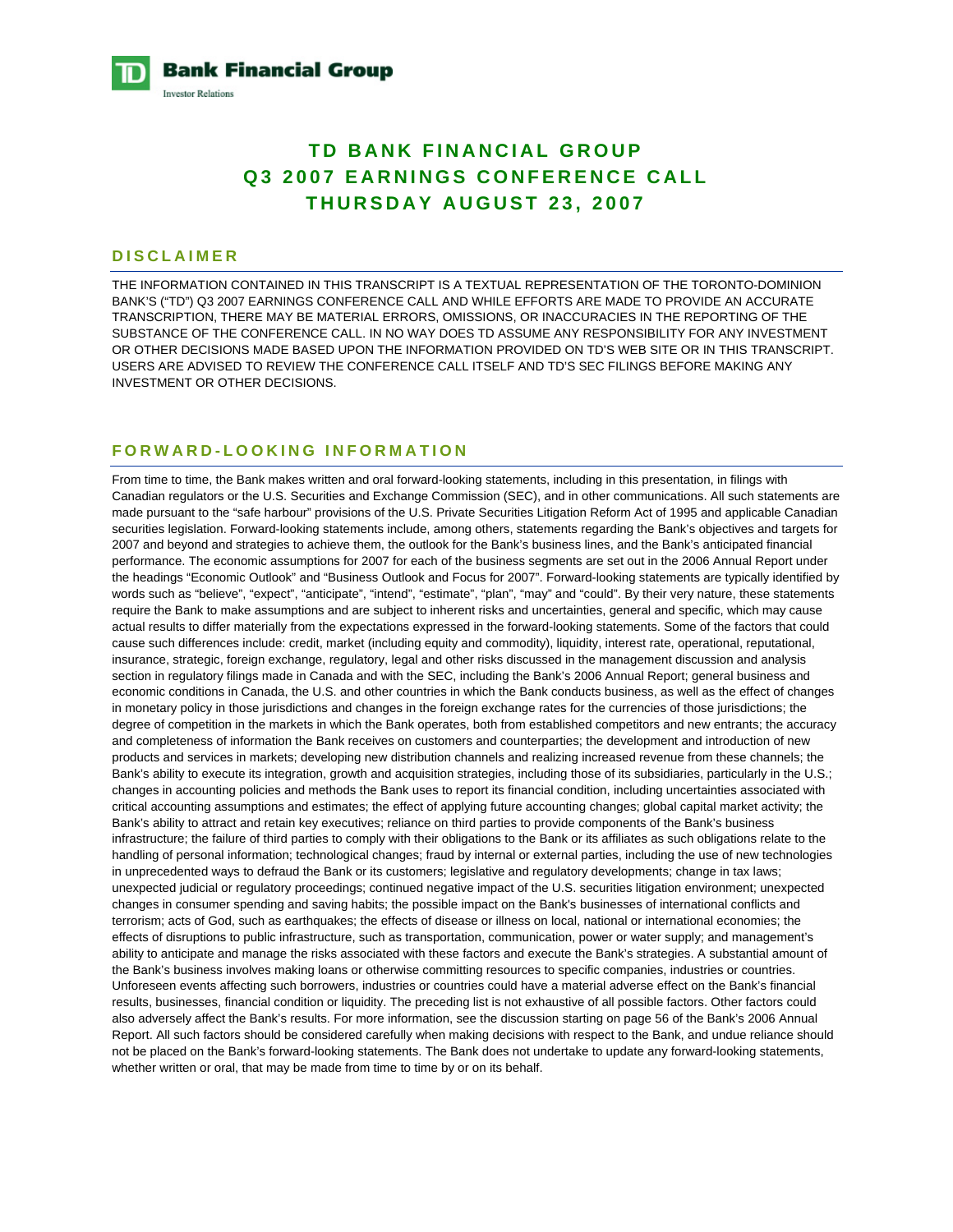

# **CORPORATE PARTICIPANTS**

| Ed Clark             | President & CEO, TD Bank Financial Group       |
|----------------------|------------------------------------------------|
| Colleen Johnston     | CFO, TD Bank Financial Group                   |
| <b>Bob Dorrance</b>  | Chairman, CEO & President, TD Securities       |
| Tim Hockey           | Co-Chair, TD Canada Trust                      |
| <b>Bernie Dorval</b> | Co-Chair, TD Canada Trust                      |
| Bill Hatanaka        | Chairman & CEO, TD Waterhouse                  |
| Bharat Masrani       | President & CEO, TD Banknorth                  |
| Mark Chauvin         | <b>EVP &amp; Chief Risk Officer</b>            |
| Tim Thompson         | VP Investor Relations, TD Bank Financial Group |

## **CONFERENCE CALL PARTICIPANTS**

| Jim Bantis             |
|------------------------|
| Michael Goldberg       |
| lan de Verteuil        |
| André Hardy            |
| <b>Brad Smith</b>      |
| Sumit Malhotra         |
| <b>Shannon Cowherd</b> |
| John Aiken             |
| <b>Ohad Lederer</b>    |
| Mario Mendonca         |
| Darko Mihelic          |

Credit Suisse First Boston – Analyst Desiardins Securities – Analyst BMO Nesbitt Burns – Analyst RBC Capital Markets – Analyst Blackmont Capital – Analyst Merrill Lynch – Analyst Citigroup – Analyst Dundee Securities – Analyst Veritas Investment Research – Analyst Genuity Capital Markets – Analyst CIBC World Market– Analyst

## **PRESENTATION**

#### *Tim Thompson - TD Bank Financial Group - VP Investor Relations*

Good afternoon and welcome to the TD Bank Financial Group's third-quarter 2007 investor presentation. My name is Tim Thompson and I'm Vice President of Investor Relations at the Bank.

We will begin today's presentation with strategic remarks from Ed Clark, the Bank's CEO, after which, Colleen Johnston, the Bank's CFO, will present our third-quarter operating performance. We will then entertain questions from those present as well as pre-qualified analysts and investors on the phones.

In response to feedback from previous calls, we're trying to keep the call to about one hour today with Ed and Colleen's remarks taking up about half that time. As well, we're asking those participating in the question-and-answer portion of the call to ask one question at a time so that everybody has an opportunity to contribute.

Other executives present today include Bob Dorrance, Chairman and CEO of TD Securities; Tim Hockey and Bernie Dorval, co-chairs of TD Canada Trust; Bill Hatanaka, Chairman and CEO of TD Waterhouse; Bharat Masrani, President and CEO of TD Banknorth; and Mark Chauvin, Chief Risk Officer of TD Bank Financial Group.

Please turn to Page 2. We know that this presentation contains forward-looking statements and actual results could differ materially from what is discussed. Certain material factors or assumptions were applied in making these statements. For additional information, we refer you to our annual report. This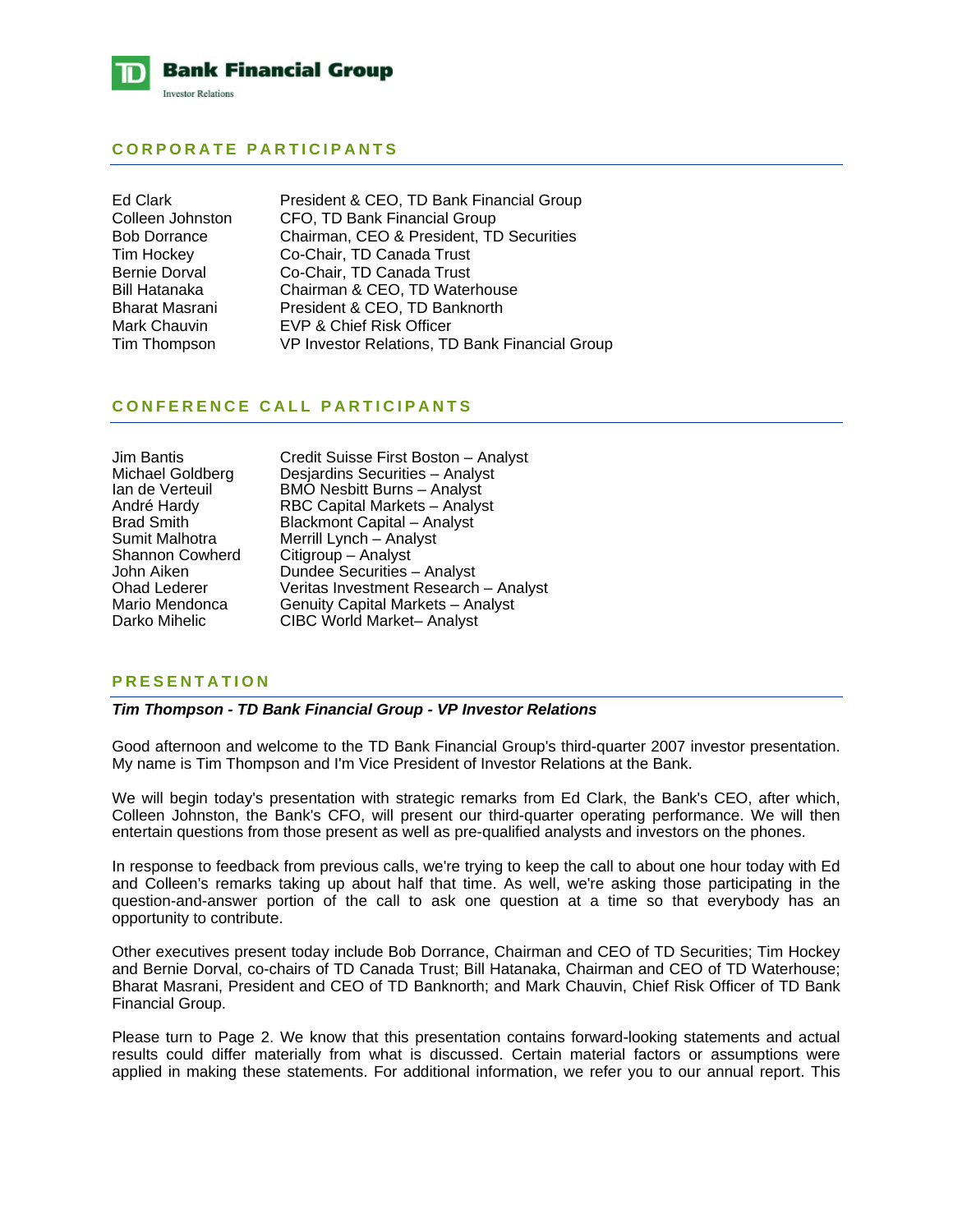

document includes a description of factors that could cause actual results to differ and can be found on our Web site at TD.com.

Ed, over to you.

## **Ed Clark** *– TD Bank Financial Group – President & CEO*

Thanks, Tim. Hello, everyone, and thank you for joining us today. In a few minutes, Colleen is going to provide all of the details on the numbers for the third quarter of 2007. Before she does, let me start by giving you my perspective on our results and current events. Now, I know we are supposed to keep this short today but you are going to have to forgive me if I speak a little longer than normal because it actually has been a very busy last few weeks.

Turning to our results, simply put, we had an outstanding third quarter at the TD Bank. We delivered adjusted earnings per share of \$1.60; that's an increase of 32% over what was a very good third quarter last year and up 18% from a very strong second quarter.

More pleasing to me than the numbers, our performance is a validation of our strategy. A big part of what makes us different, a different kind of bank, is the way we position TD to deliver consistently growing earnings in our retail businesses while shifting the risk/return strategy within our wholesale business.

TD Securities' outperformance reflected great results across its businesses, and was aided by the fact that as a bank, we've always positioned our trading businesses conservatively, long both on the volatility and credit protection. In the context of these great results, the Board has raised the dividend to \$0.57 or 8%. With this increase, our dividends this year are up 19% in 2007 compared to 2006, a spectacular performance and great news for our shareholders.

At the risk of being repetitive, as you know, we have a consistent approach to dividend policy. Dividend increases reflect our view of increases in sustainable earnings. The best way to have consistent dividend growth is to build franchises which deliver consistent earnings growth. That's what we do. We manage capital levels through securities issuance or buybacks. Our preference is to buy back shares to mitigate the dilution effects from options.

Let me go now into some more details on how each of our businesses performed. Our Canadian Personal and Commercial bank and Wealth Management in Canada posted another strong quarter, up 16% year-over-year. On top of a 22% year-over-year growth in the third quarter last year, this is really an unbelievable achievement.

Looking at TD Canada Trust specifically, 9% revenue growth in that business represents continued broad-based strength. Following up on last quarter's great expense performance, expenses grew by just 1% in the third quarter to create outstanding operating leverage of 8%. This performance delivered an efficiency ratio of 50%, an amazing achievement. Looking out, we expect to see our revenue and expense gap to move more closely in-line with our 3% paradigm.

Canadian Wealth Management kept up its impressive track record with another very strong financial performance. Increased volumes in the mutual funds, discount brokerage and advice-based businesses all contributed to bottom-line growth. The continuing investments we're making to build out our advice channels and mutual funds keep proving that we can grow earnings while creating solid growth opportunities for the future.

Again, even more important to us than the numbers is our focus on franchise building. TD Canada Trust leads in the service and convenience brand space in Canada. We continue to reinforce that brand by increasing our branch hours even further. This fall, over 800 TD branches across Canada will be open at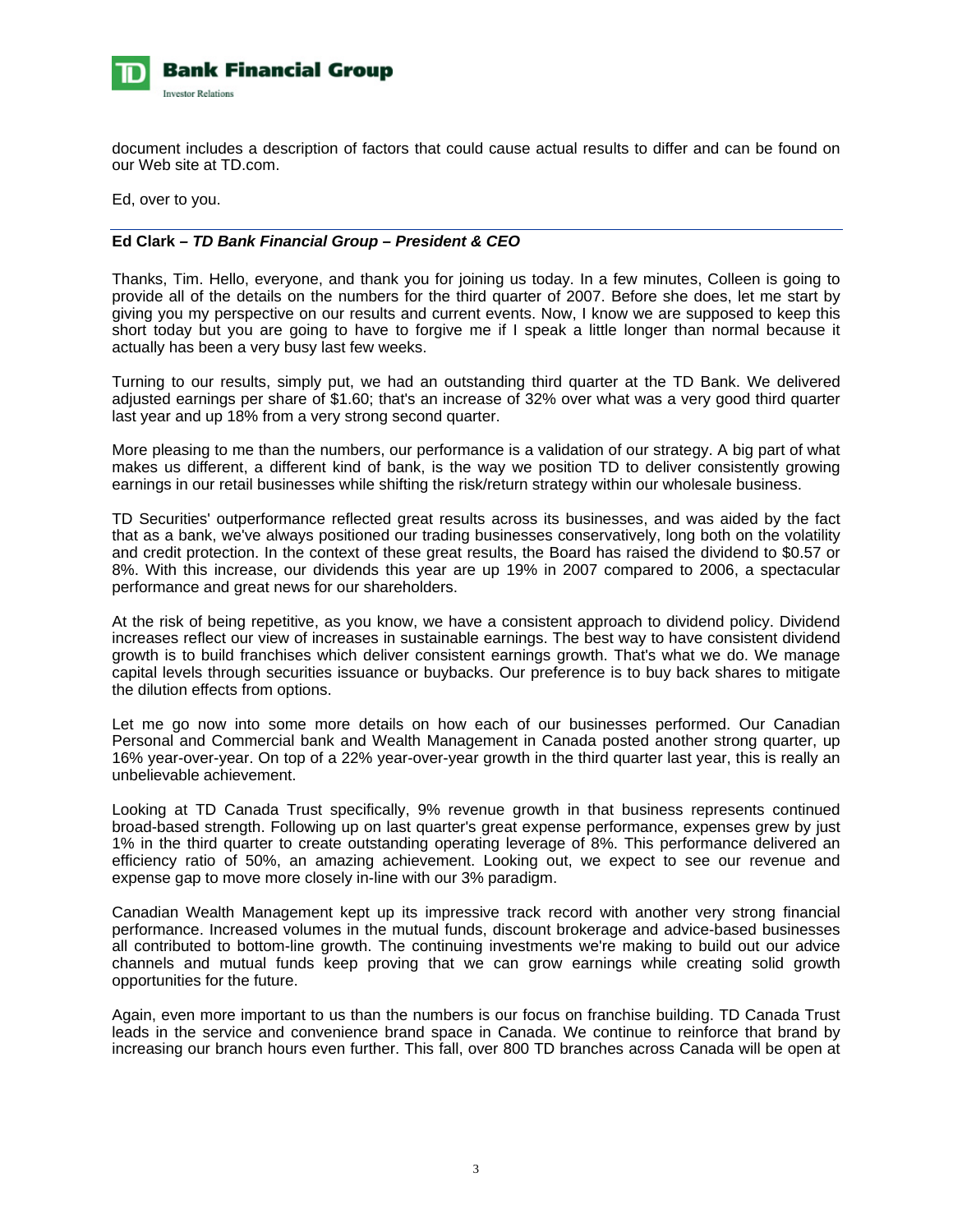

least 62 hours a week, including 8 AM to 4 PM every Saturday. As we like to say around here, open at 6 - - open at 8, six days straight, ain't that great!

In terms of a simple way of looking at this, our branches are open more than 50% longer, on average, than the other four large Canadian banks. When you couple those longer branch hours with our clear, undisputed leadership position in online banking, you get a retail banking franchise that delivers exceptional customer service around the clock every day of the year.

Turning to the wholesale bank, we had a record quarter, up 41% over last year. Now, this result significantly exceeded our expectations and was different from the seasonal slow down, which we particularly expect in the third quarter. The pace of progress that we're seeing in building a great franchise is a wonderful validation for the hard work that's gone into moving it to where we are today. We continue to solidify our position as a top three dealer in Canada.

Now, we would expect our fourth quarter will resume more normalized performance, consistent with last year which, as you know, is usually our weakest quarter. Given recent activity in the capital markets, I want to make some general comments about our wholesale bank. As you know, we repositioned TD Securities to get out of businesses where the risk is not transparent because of illiquid markets and long tail or model risk. This quarter was a perfect example of how our shareholders benefited from that business strategy. But you cannot be in the wholesale business without taking risks.

The issue is, what risks? In trading, as I've said, we are focused on transparent and liquid markets. For our domestic franchise businesses, we want to use our balance sheet strategically to support our clients. That's why we underwrite loan transactions.

Now, as you can imagine, we have a rigorous process around underwriting. We watch the number of deals we do at any one time so that if there is market disruption, we won't be caught simultaneously with a number of deals. We ask ourselves a very simple question. If we need to, would we be happy to hold this credit to term? Finally, we stress test our decisions to see what it would cost us, after fees, to exit in a tough market if we don't want the single name concentration.

Now, normally we would not comment on specific deals, but I will make some comments about BCE, because elements of it are in the public domain. However, please bear in mind that because the deal is in progress, we will not be able to talk about many of the details.

The BCE deal is a landmark transaction in Canada, and we are proud to be playing such a key role. The deal is completely consistent with our wholesale strategy to build on our franchise businesses and furthers our goal to be a top-three dealer in Canada. We subject it to the same standards as we do all of our deals.

BCE is a good example of our risk approach in action. We will take risks when the risks are transparent, when we can understand and measure those risks. While it is a relatively large underwriting, we consider the credit risks for BCE to be acceptable for a major Canadian diversified market leader in this industry, and we're quite comfortable with the risk.

As to our overall position, how are we feeling today? Very comfortable. We have a limited underwriting portfolio, and we do not see it posing significant earnings risk to us going forward, nor do we see ourselves pulling back for our aggressive support for our clients.

Looking at our U.S. operations, we saw solid contributions from both TD Banknorth and TD Ameritrade. TD Banknorth said they were going to earn \$108 million, and they delivered right on track with \$109 million, even with the much stronger Canadian dollar, a terrific result. We know there's still lots more to be done at TD Banknorth, and we are continuing to drive forward to ensure we meet our organic growth objectives.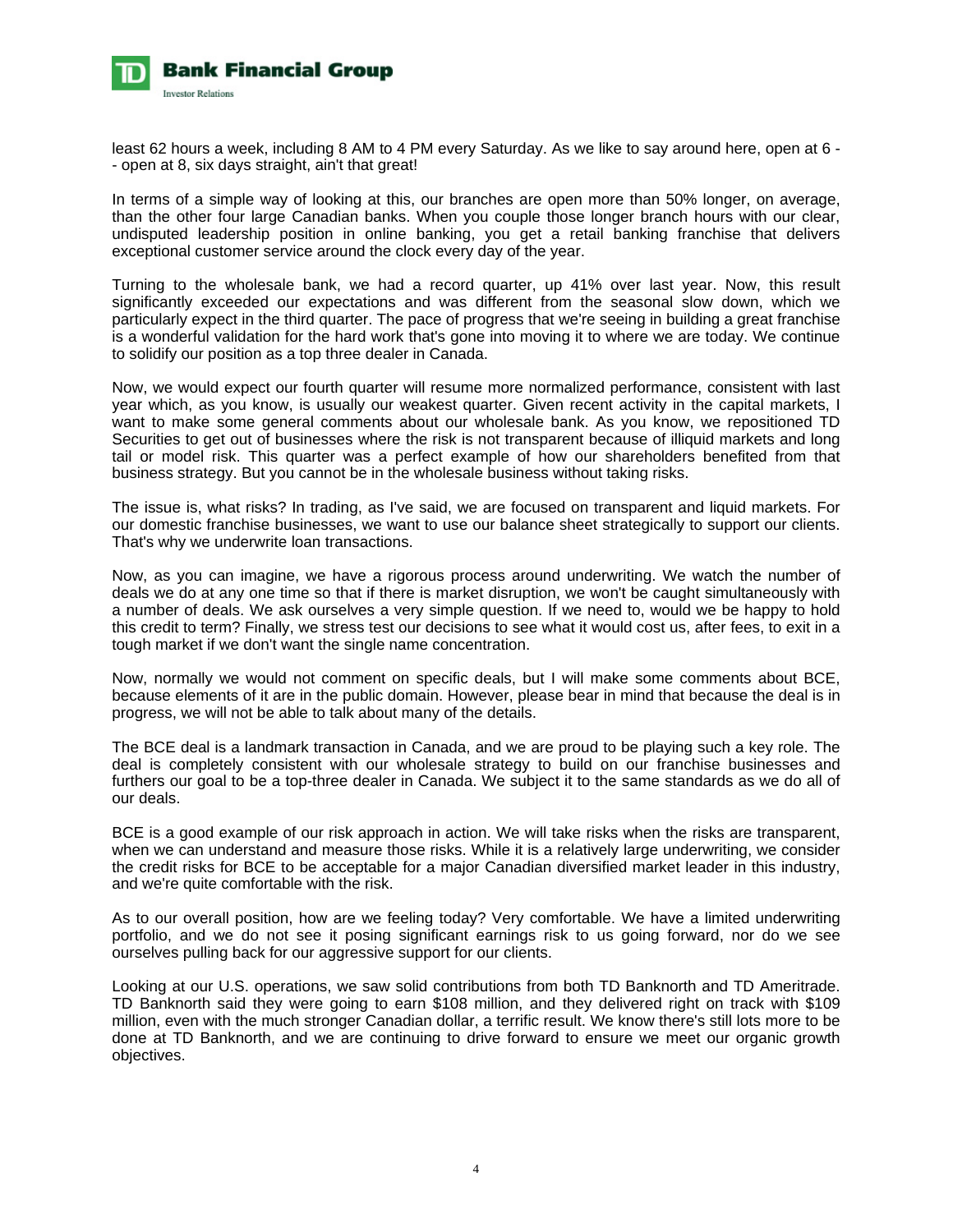

At TD Ameritrade, they delivered exactly what they said they would. They successfully moved TD Waterhouse customers to the TD Ameritrade platform and are removing costs from their operation. They are now focused on their long-term potential to grow organically and deliver value to their shareholders.

Current market turmoil has underscored the superiority of the TD Ameritrade business model. For example, with regard to TD Ameritrade's banking relationship with TD Bank USA, TD Ameritrade gets its net spread with no costs, no capital, and no risk. The risk-adjusted return is dramatically higher than if they had their own bank. The result from TD Ameritrade is a superior expense ratio, a higher ROE, and a better multiple.

In addition, TD Ameritrade has access to the full suite of banking products of one of the top ten banks in North America at similarly attractive rates. TD Ameritrade can be a pure-play brokerage firm with the resulting P/E while still offering the appropriate set of banking products. That is great for all TD Ameritrade shareholders.

Now, there continues to be a number of rumors concerning possible deals with respect to TD Ameritrade. Let me underscore points TD Ameritrade and we have made in the past without commenting on any specific situations, which obviously would be obviously inappropriate for me to do so. It will be the TD Ameritrade board that will decide whether or not to make an acquisition. TD is totally supportive of an acquisition that management and the Board view as right in time, right in strategy, and which creates value for all shareholders. Indeed, the governance terms we have with TD Ameritrade specifically provide for the opportunity for TD Ameritrade to make acquisitions using shares, which would dilute our stake and provides us with adequate time to bring our shareowners back to our 39.9% ownership limit.

The key issues in looking at deals are strategic. Joe Moglia has made clear on many occasions that he recognizes the value of consolidation opportunities, but the issues are complex.

Specifically, Ameritrade, before the TD Waterhouse acquisition, and TD Ameritrade since that acquisition, have consistently followed a pure play brokerage strategy that's focused on moving from a pure transaction player to one which also gathers assets from long-term investors. This strategy has proven to be very successful. TD Ameritrade remains open to pursuing acquisitions which enhance shareholder value and continuing to try to find ways in which to deal with any issues that may arise in order to unlock opportunities. TD will support them in doing so.

Let me close by commenting on the current financial market turmoil. While no one likes to see this degree of disruption, there is a positive side benefit. The market has been moving in recent years to underprice risk, allow excessive leverage, and over-reward unproven structures with significant illiquidity. Now we moved aggressively out of those areas, both on our own balance sheet and in areas where we had fiduciary responsibility. Repricing risk to reflect more accurately in the risk/reward trade-off will ultimately be a good thing, however painful in the short run.

I would also like to briefly address the issue of non-bank-sponsored Asset-Backed Commercial Paper conduits. Canadian banks have worked together to stabilize issues in the Canadian market, and we are working proactively with our customers adversely affected by these events.

Let me look at TD in light of these market conditions. While repositioning the Bank may have helped us avoid some of the most immediate impacts of the turmoil, we are not immune from the knock-on effects if market turmoil slows capital market activity or feeds into a slower economy. Our business mix will be a strong positive, and our relative performance should be very good. But a major slowdown would produce slower earnings growth. So far, we haven't seen it, either in our retail or our commercial lending businesses. Indeed, the net result has been positive for online discount brokerage businesses but the risks are clearly there.

My own view is that the deleveraging of the system and the repricing of risks will take some time to work through. But capital markets are well capable of doing so, and over time, as more information comes out,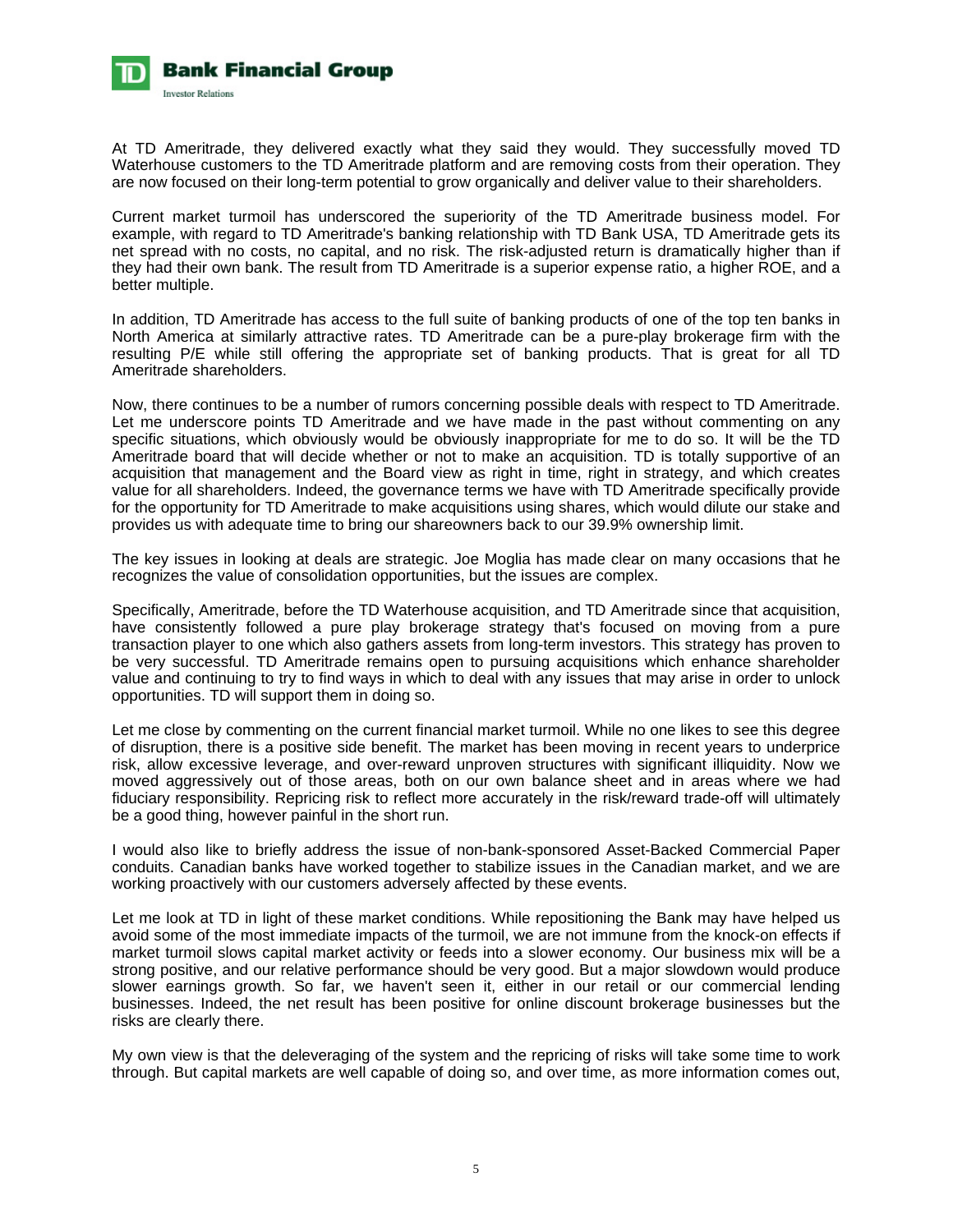

the market will more and more begin to differentiate the players to better understand who is and who is not at risk. We will likely see a somewhat slower economy in 2008, but I don't actually see a dramatic falloff. In this kind of scenario, TD will continue to perform well.

With that, I will turn things over to Colleen.

# **Colleen Johnston** *– TD Bank Financial Group – CFO*

Thanks very much, Ed. Let me take you through the third quarter. Please turn to Slide 4.

Let's start with the quarterly highlights. Total bank adjusted net income was \$1.164 billion, up 31% from last year. This translated to adjusted EPS of \$1.60, up 32% from last year. All of our businesses contributed to the growth, an excellent quarter overall. Our Canadian retail businesses continue to perform very well -- \$723 million for the quarter, up 16% year-over-year.

Net income from our U.S. retail businesses, TD Banknorth and TD Ameritrade, was \$168 million, up 37% from last year. Our wholesale net income of \$253 million was up a strong 41% versus last year and up 17% from a strong second quarter of 2007. The corporate segment posted income of \$20 million on an adjusted basis, improved from a loss of \$37 million last year. Our capital ratios remain strong with our Tier 1 ratio at 10.2% and the tangible common equity ratio at 7.1%. We recently completed our 5 million-share buyback.

We continue to be very pleased with our productivity performance. At the all-bank level, adjusted revenues grew by 9% versus last year, while expenses on the same basis were up just 2%, a gap of 7%. This drove our adjusted efficiency ratio to 57%.

On Page 5, we see reported net income of \$1.1 billion or \$1.51 per share. We have two items of note this quarter. First, amortization of intangibles was \$91 million this quarter or \$0.13 per share. Second, changes in fair value of credit default swaps hedging the corporate loan book -- this pertains to mark-tomarket on credit protection purchased on corporate loans. During the quarter, the market value of credit protection increased as credit spreads widened, which amounted to a gain of \$30 million or \$0.04 a share in the quarter.

Let's take a look at our businesses, starting with Canadian retail. Turning to Page 7, we include a basic P&L for our Canadian retail business, which combines both Canadian P&C and Canadian Wealth results. We are very pleased with our 16% year-over-year growth in this business.

Turning to Page 8, we show results for the Canadian Personal and Commercial bank, TD Canada Trust. Net income of \$597 million, a new record, was up 14% from last year.

On Page 9, we show revenues for TDCT of \$2.1 billion, a new record, up 9% from last year. The increase was supported by strong, broad-based growth.

Impressive volume growth contributed to the \$128 million or 10% year-over-year growth in net interest income. In terms of volume growth, Visa cardholder was up 20%, while real estate-secured lending was up 11%.

On the business side, small-business deposits were up 8%, commercial loans were up 11%, and commercial deposits were up 9%. Other income was up \$44 million from higher sales and service fee revenues on strong core banking in Visa growth. Insurance revenues were up as well, due to increases in our life business.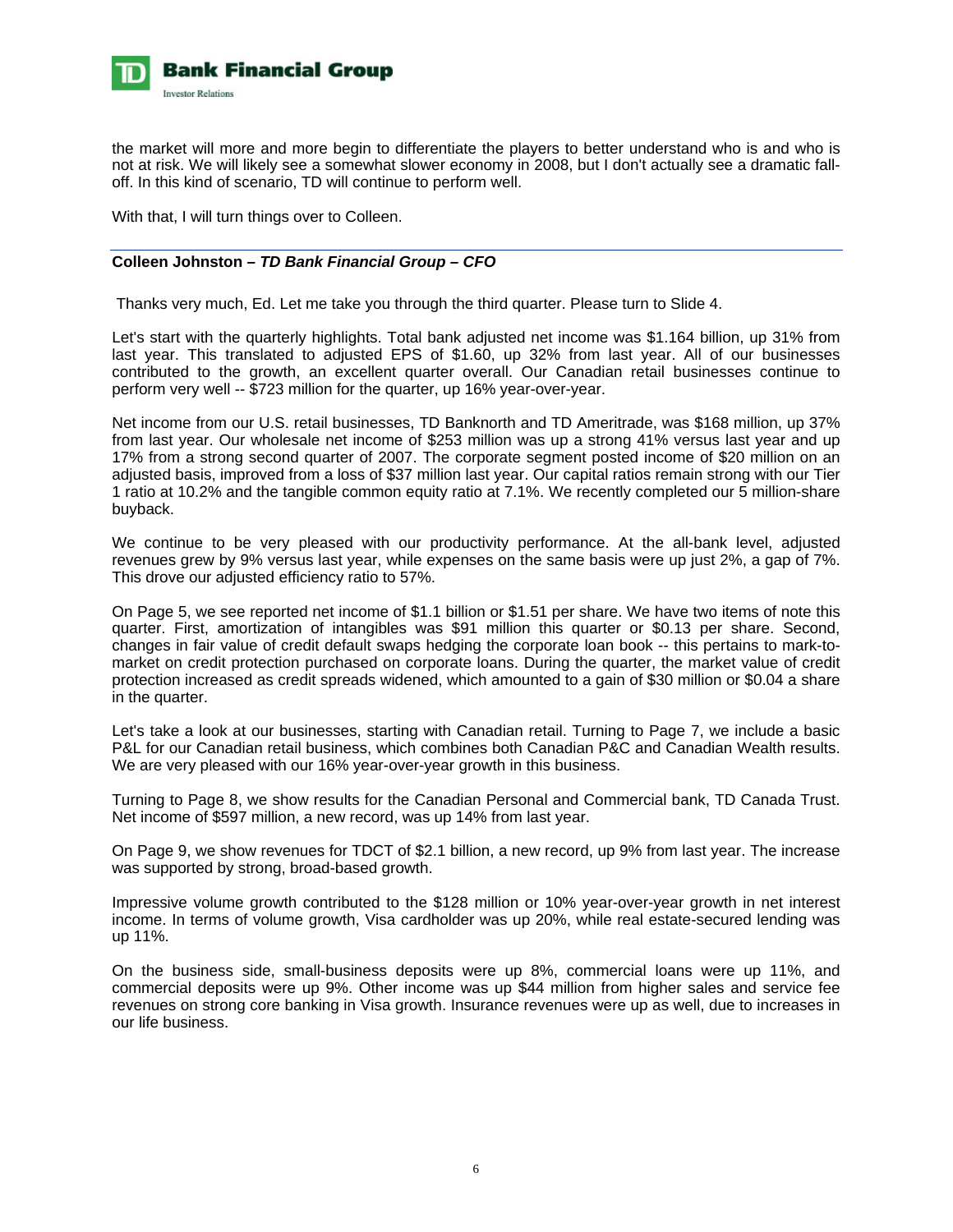

Overall, we have experienced exceptional topline growth at TDCT. Revenue growth was strong at 9% but below the double-digit levels posted earlier this year. We expected this result and expect to see revenue growth in the high single digits in the coming quarters.

On Page 10, we show our net interest margin for the quarter at 3.07%, down 1 basis point from last year but up 2 basis points versus last quarter. The increase from the prior quarter was largely attributable to higher mortgage breakage revenue. Margins are expected to remain relatively stable as we head into 2008.

Turning to Page 11, provision for credit losses increased \$47 million from last year to \$151 million and \$8 million from last quarter. Our personal banking provisions increased \$48 million year-over-year, primarily due to unsecured lending volume growth coupled with higher loss rates on new accounts. Our PCL as a percentage of average assets is up 1 basis point versus last quarter. We expect continued volume growth in the Visa and other lending businesses to result in modest increases in PCLs for the next few quarters. Small-business and commercial banking provisions remain at historically low levels with low new formations.

Please turn to Page 12. Expenses of \$1.05 billion were up 1% over last year and 2% quarter-overquarter. Our efficiency ratio improved 200 basis points quarter-over-quarter to 50%, yet another new record.

Continued strong top line growth, coupled with disciplined expense growth, resulted in the efficiency gains you see here. Our year-over-year expense growth was due largely to the addition of new branches, while higher volume-related costs and variable compensation were mostly offset by lower discretionary spending, primarily IT development. Our operating leverage of 8% was exceptional in the quarter, and we expect it to narrow next quarter as expense growth normalizes.

Page 13, market share -- personal lending share has improved 6 basis points versus last year, while deposits are down 24 basis points. While we did have good deposit volume growth, it did not keep pace with the industry, most notably the non-traditional financial providers.

We've seen impressive market share gains in our credit-card business with our Visa market share up almost 70 basis points year-over-year. Market share for small-business lending rose 59 basis points versus last year, while other business loans are up 23 basis points. Of note, our small-business lending share has grown from under 16% two years ago to over 18% today. That is amazing progress.

Let's turn to Canadian Wealth Management on Page 14, which excludes TD Ameritrade. This business generated net income of \$126 million, up 30% from last year, another very strong quarter.

Page 15 -- total revenues of \$587 million were up 19% from last year with strong growth across all businesses. Last quarter, I mentioned a change in the structure of our mutual funds that impacts both revenues and expenses. Excluding this change, revenues grew by over 16% with a revenue-to-expense gap of 6%. Mutual fund revenues increased, driven by 20% growth in assets under management. Revenues from the advice channels grew from last year mainly due to growth in both fees and net interest income. This was attributable to 18% growth in assets under administration and an increase in client-facing advisors. Our goal in 2007 is to increase client-facing advisors by 130, an ambitious but achievable target, with 58 advisors added year-to-date.

Discount brokerage revenues were up the year-over-year on increased net interest income and higher volumes but partly offset by lower commissions per trade. Expense growth of 15%, or 10% excluding the mutual fund methodology change, was mainly revenue-related.

On Page 16, we provide a breakdown of the TD Mutual Fund business as a percentage of both the banks and the larger industry group. Versus last quarter, market share for long-term mutual fund is down 2 basis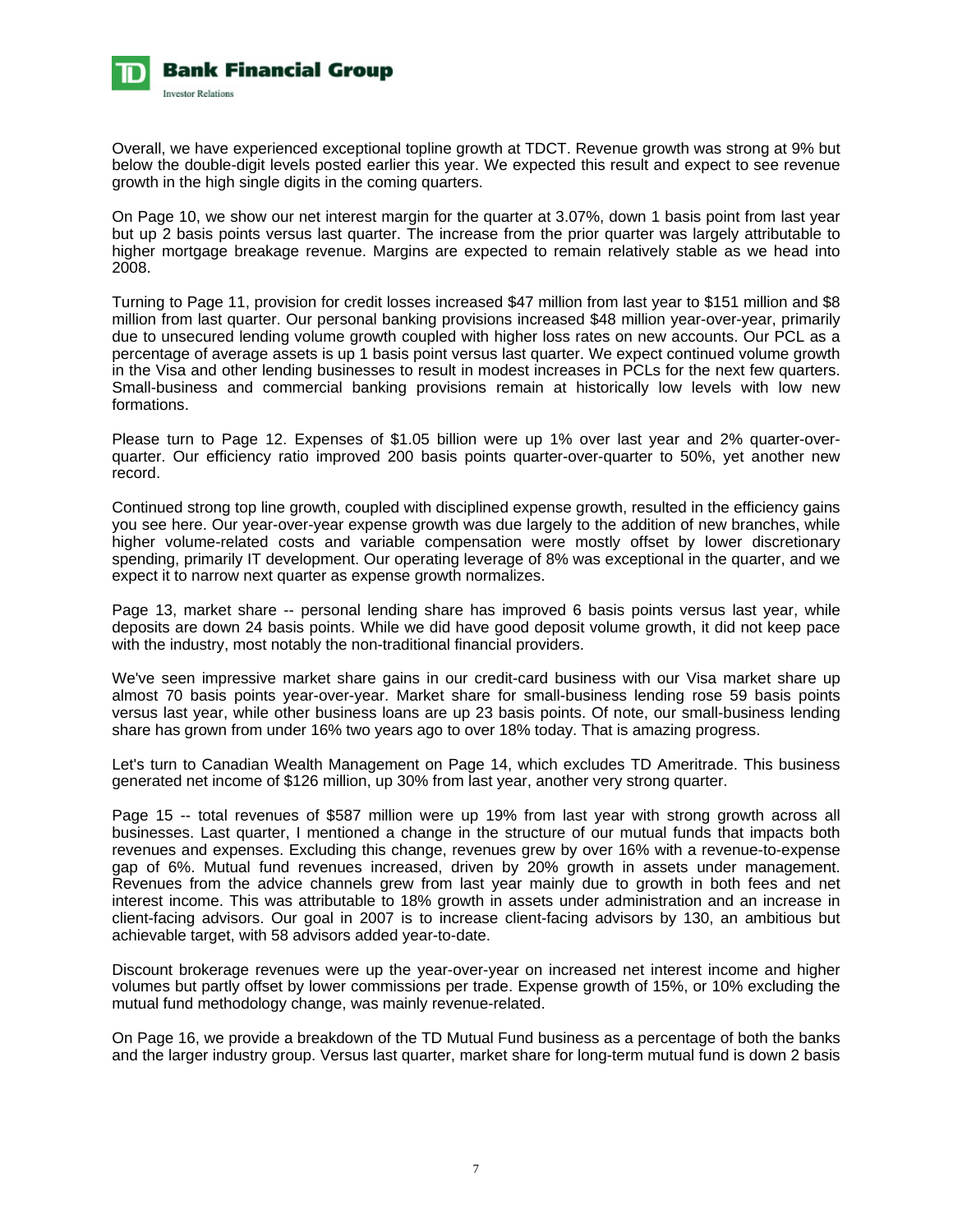

points for the industry and 23 basis points for banks. Year-to-date, TD Asset Management is second overall in long-term fund net sales at \$3.5 billion.

Page 18 shows our U.S. retail business, which consists of TD Banknorth and TD Ameritrade. Net income was up 37% from last year.

Next slide -- here we see the contribution made by the U.S. P&C segment to TD Bank Financial Group in both Canadian and U.S. dollars. Q3 net income was C\$109 million, up C\$47 million from last quarter's adjusted results and up C\$41 million from Q3 of '06. In U.S. dollars, net income was up US\$40 million year-over-year and US\$48 million, quarter-over-quarter. The increase from Q2 was due to higher average ownership, up from 59% to 91%, and improved core earnings. These positive contributions were partially offset by the impact of the stronger Canadian dollar during the quarter. As we outlined in our May 7 call, TD Bank USA is now part of TD Banknorth, and we've moved certain corporate support costs to the corporate segment, consistent with our other segments.

Please turn to Slide 20. U.S. P&C U.S. dollar revenue was US\$447 million this quarter, up 3% both yearover-year and quarter-over-quarter. Management reporting methodology changes accounted for roughly 1.5 points of the increase. I will focus my remarks on changes from Q2 of '07.

Contributing to the U.S. dollar improvement was good growth in other income, mainly due to overdraft and ATM fees. Partly offsetting this was the margin decline of 3 basis points in the quarter resulting from the flat yield curve and continued strong competition for deposits and high-quality loans.

With respect to volume growth versus last quarter, loans declined under 1% but deposits were up slightly versus last quarter. The introduction of Earn Smart, TD Banknorth's high-yield money market account six months ago, has helped reverse the recent decline in personal banking deposits. To date, over US\$2.4 billion in deposits has been generated by the product, of which US\$900 million is new money. This is a great early indicator of success for this product.

Going forward, as outlined during our investor day, our revenue initiatives will continue to be focused on the customer experience, including longer branch hours, filling product gaps in the retail business line, simplifying our fee structure, and tailoring our compensation programs to align incentives with revenue growth and an improved customer experience.

Turning to Slide 21, you can see U.S. dollar P&Cs were relatively flat in the quarter, totaling \$31 million versus \$30 million last quarter. Both net impaired loans and net charge-offs were up slightly from the prior quarter with net impaired loans as a percentage of total loans at 0.76%, up 2 basis points from the prior quarter. As we commented last quarter, problem loans are concentrated in for-sale real estate. These loans are relatively well secured today but will take some time to work out.

TD Banknorth asset quality has shown signs of stabilization into Q4 of '07. We're cautiously optimistic that the portfolio remains vulnerable to any further weakening in the U.S. economy.

Please turn to Slide 22. In U.S. dollars, non-interest expense was relatively flat versus last year but declined by US\$8 million or 3% compared with Q2 of '07, due mainly to the charitable foundation contribution in the previous quarter. Expenses in the current quarter were reduced by the impact of costreduction initiatives, offset by investment in business growth and seasonality. TD Banknorth is making good progress with cost control initiatives designed to reduce its annual expense base by 5% to 8%, or US\$50 million to US\$80 million. As reiterated at our investor day, TD Banknorth expects to hit top end of this range.

Turning to U.S. Wealth Management on Slide 23, you can see TD Ameritrade reported record thirdquarter earnings of US\$159 million, up 14% from the prior year. TD's investment in TD Ameritrade generated US\$59 million of net income for the quarter, up 7% from the third quarter of last year. The increase was driven by stronger TD Ameritrade earnings and an increase in economic ownership,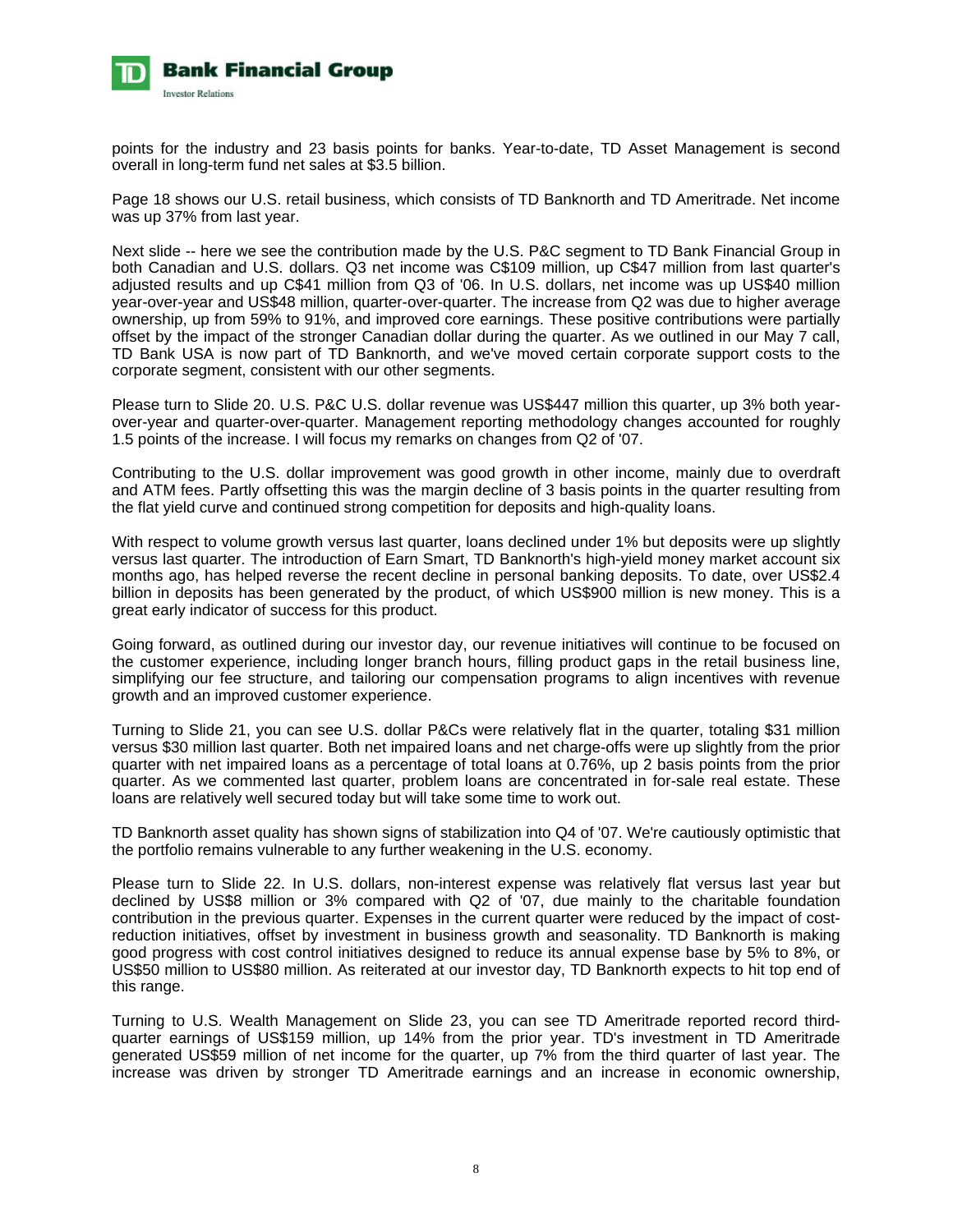

partially offset by a transfer pricing adjustment related adoption of Basel II capital allocation to our TD Ameritrade investment.

Quarter-over-quarter, earnings from TD Ameritrade were down \$4 million. This was due to this higher internal funding cost and the stronger Canadian dollar, partially offset by an increase in TD Ameritrade earnings.

Of note, the quarter includes a 3% decrease in average trades per day versus last year. However, recently released July trends show a 21% increase in trades per day from June.

Let's now turn our focus to the wholesale business. On Slide 25, we see wholesale-generated net income of \$253 million, up 17% from last quarter, which was also a very strong quarter.

Let's look at details on Page 26. Wholesale revenue of \$692 million was up \$109 million or 19% from last year. We experienced stronger growth in our trading businesses with higher credit, foreign exchange and equity derivative revenue benefiting from increased market volatility. Our total domestic franchise revenue also improved on higher lending and investment banking fees, which benefited from loan syndications and M&A activity. This was partially offset by lower fixed-income results on weaker trading. Investing revenue was down, driven mainly by lower security gains from merchant banking. Unrealized gains at over \$1 billion were down modestly from the end of Q2 of '07.

Provision for credit losses of \$8 million was down \$7 million versus the previous year, due to recovery of a single merchant banking exposure. The provision is related to the cost of credit protection on the lending portfolio.

Expenses of \$326 million increased 7%, primarily due to higher variable compensation, consistent with stronger financial performance, partially offset by lower severance costs.

Please turn to Page 27 for the punch line. Slide 27 answers your questions with respect to various exposures within our wholesale bank. As you can see, we have very limited exposures across wholesale banking. This is a direct result of our shift in the risk/return strategy in wholesale that Ed referenced earlier in his remarks. Ed also noted that we do not have any exposure to non-bank third-party assetbacked commercial paper, and since we did not distribute or sponsor this paper, there will be no P&L impact going forward. Overall, we are feeling very comfortable with our risk position.

Slide 29 -- as I mentioned earlier, our corporate segment posted income of \$20 million this quarter, improved from a loss of \$37 million last quarter or last year. The year-over-year improvement was primarily due to lower unallocated expenses, driven by lower U.S. brand advertising and certain favorable tax adjustments amounting to \$29 million. Now, the gain on the sale of Ameritrade shares that exceeded our ownership cap came in at \$6 million. A credit recovery in noncore and better securitization results also contributed to the improved results from the prior year.

While we have definitely shown that it is tough to predict the results in the corporate segment, we will try one more time to tell you that we do have a stated range of -20 to -40. We expect to be within this range in the fourth quarter.

In conclusion, we achieved excellent results this quarter following a great first half. All of our businesses posted higher numbers than last year. All have good momentum and are focused on executing their strategies. Year-to-date, we are up 25% in earnings per share, and we've increased our dividend by \$0.04. Our dividends for 2007 will increase by 19% versus last year. We are feeling great about our 2007 results as we move into the fourth quarter.

With that, I will turn it back to Tim.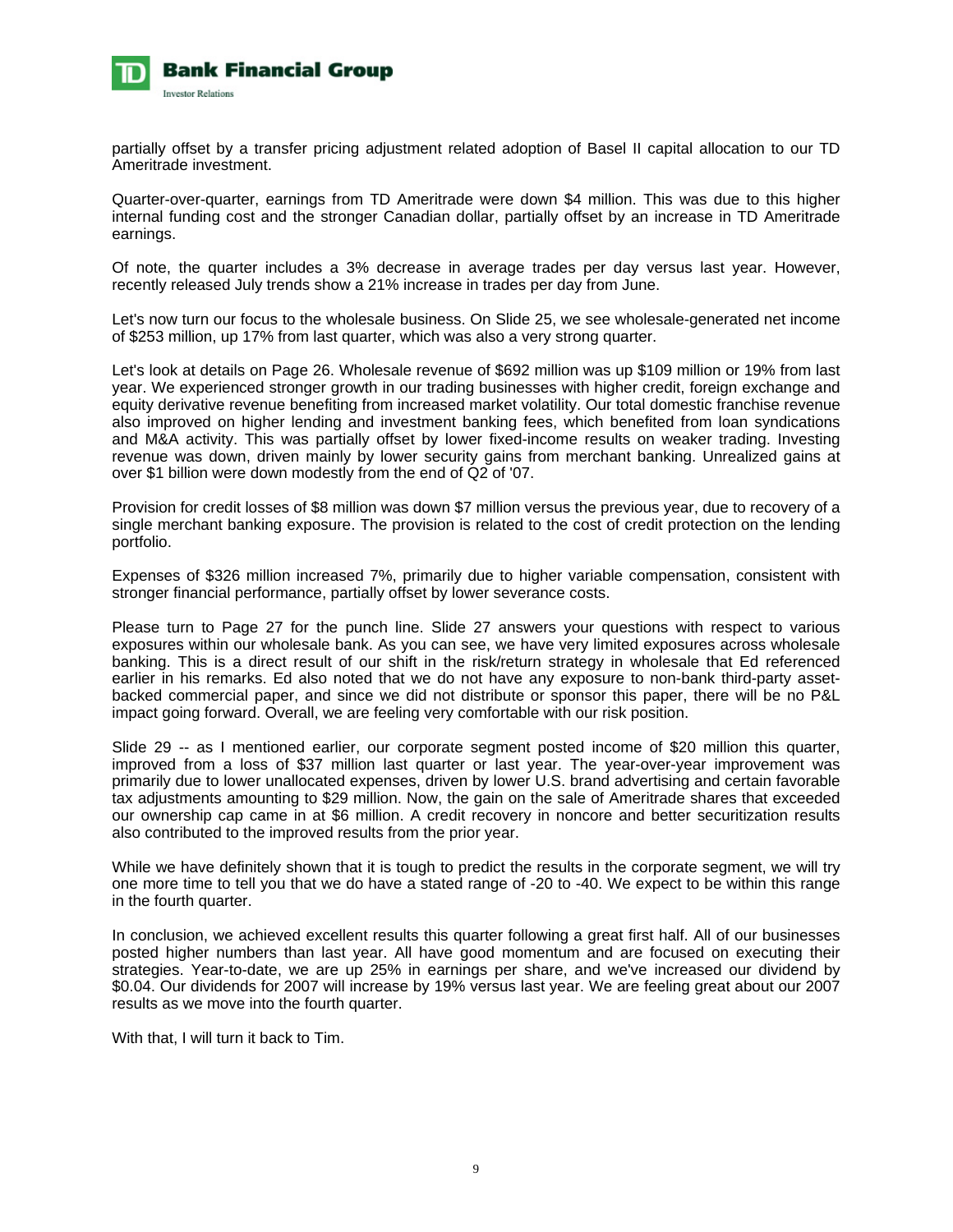

# **QUESTION AND ANSWER**

#### **Tim Thompson** *– TD Bank Financial Group - VP Investor Relations*

Thanks, Colleen. As I mentioned at the beginning of the call, we are asking those participating in the question-and-answer portion to ask one question at a time. Certainly, feel free to join the queue several times if you have more than one question.

So with that, let's get started. First question? Jim?

#### **Jim Bantis –** *Credit Suisse First Boston - Analyst*

Ed, you alluded to the change in branch hours, just to focus on the topic, a 50% increase in certain branches relative to the peers. You're already number one in customer service, already had longer branch hours. How do you manage this not being overkill versus -- in terms of your staffing requirements? Talk about maybe the benefits that you get from this.

## **Tim Hockey** *– TD Bank Financial Group – Co-Chair, TD Canada Trust*

So we think it's important to play to your strength. We think that the competitive market around service has increased and so as a result, we do a lot of research as you can imagine on this. We know that customers still care about it. So it doesn't let us off the hook from our expense growth paradigm, the 3%, by any means. It's another investment. Because we are already 25% more hours than the competition, we see this as an incremental add that so far the competition has not matched and so we're quite comfortable that it drives our revenue and we keep our expense growth inside revenue growth.

#### **Jim Bantis –** *Credit Suisse First Boston - Analyst*

When you think of some of the key products that benefit most from branch hours, this should help revitalize the deposit base market share that's been eroding the past couple of quarters?

#### **Tim Hockey** *– TD Bank Financial Group – Co-Chair, TD Canada Trust*

Yes, and more particularly, the one we care about most, which is the core banking, the thicker margin checking account, which is generally what's driven by branch hours as opposed to the tighter margin term and high interest savings account.

#### **Tim Thompson** *– TD Bank Financial Group - VP Investor Relations*

Go ahead, Michael.

#### **Michael Goldberg –** *Desjardins Securities – Analyst*

My question is on BCE, just to follow up on your comments, Ed. I feel like we don't know the whole picture and obviously we're not going to know the whole picture, but one thing in particular -- \$3.8 billion commitment, as I understand it overall, that represents over 18% of your common equity at the end of the quarter. I just find it hard to believe that you would commit 18.4% of your common on any one transaction or counter-party, non-government counterparty, unless you were awfully certain that your commitment was offset by equally solid take-out commitments. So, how can you provide any comfort on this issue?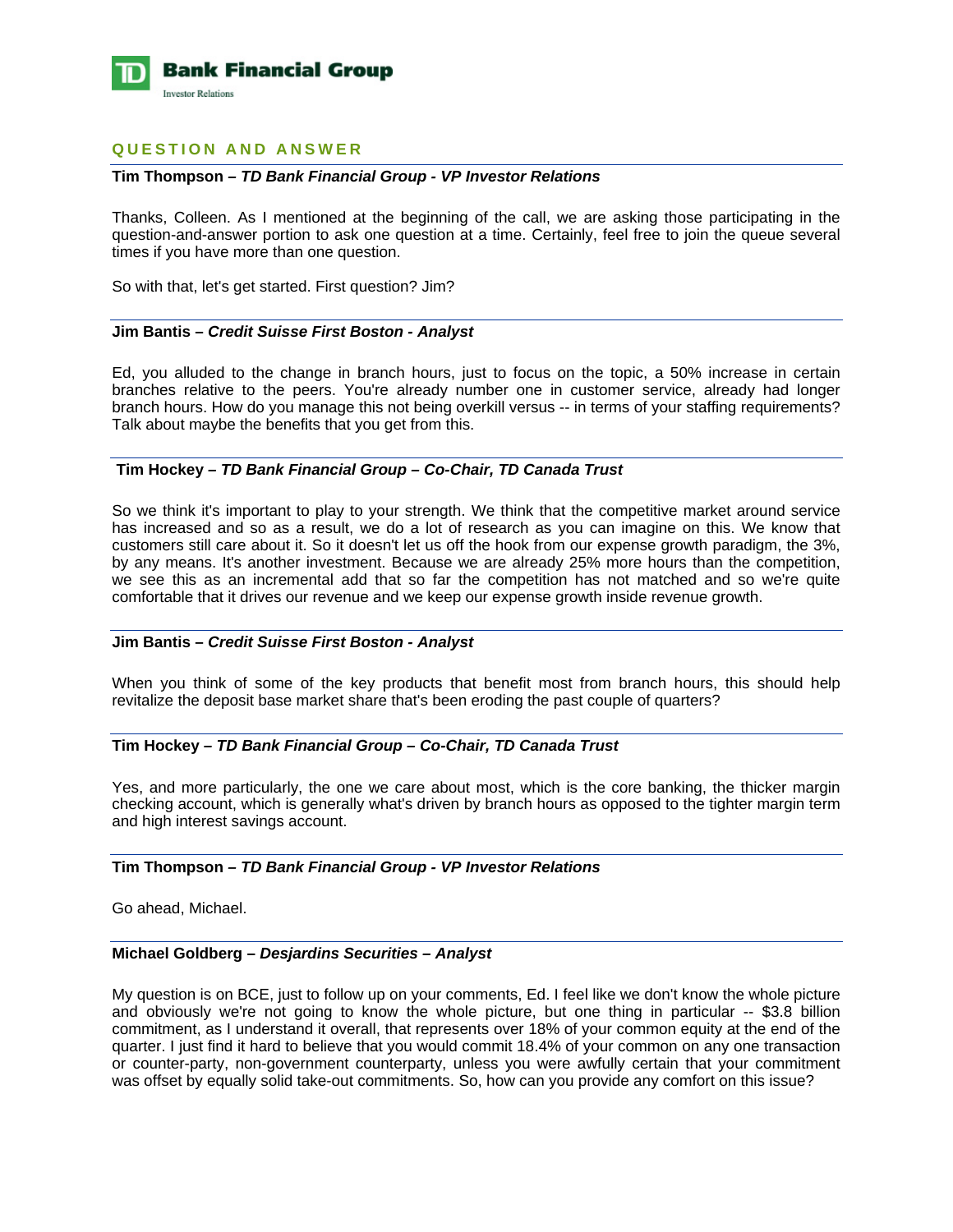

## **Ed Clark** *- Toronto Dominion Bank - President, CEO*

I don't think we are going to get into the details of this transaction to that extent. I'm just telling you I don't think my track record tells you that I'm a crazy man on risk. I'm very comfortable. The question I always ask myself is, knowing everything I know today, would I redo this transaction? In a heartbeat.

## **Ian de Verteuil –** *BMO Nesbitt Burns – Analyst*

A question for Bharat -- when I looked at the average loans and average deposits in Canadian dollars which you show here, even if I adjust for currency, it looks, on a linked-quarter basis, as if there is no -- as if it's unchanged. I think TD Bank USA is now included in here. I think that came in this quarter. So I would have thought that you would have done a bit better on the volume front. Isn't there an opportunity to really break away from the pack here and go after jumbos, sort of nonqualifying mortgages that a lot of people seem to be walking away from?

## **Bharat Masrani** *– TD Bank Financial Group – President & CEO, TD Banknorth*

Yes, so from a core prospective, you're right; we've had flat numbers, but there are some good signs on the commercial loan book. The pipeline is healthy, I would say, and we are starting to see some momentum on that side. However, it has been offset by run-off in the consumer lending book. To some extent, it's understandable, given some of issues that are going on in our markets.

On the deposit side, I think overall deposits are slightly up thanks to the Earn Smart account that Colleen talked about. It was offset somewhat by declining government deposits but I would say that was by design, because those are not very profitable, sometimes loss-making deposits. So overall, I feel good with some of the momentum we've got.

With respect to your question on isn't this a good opportunity? Yes, I would say it is a good opportunity in the sense that, at TD Banknorth, we do not have any direct exposure to some of the problem areas that you talk about. Therefore, in a way, it gives us an opportunity. So we did introduce, over the weekend actually, a 30-year fixed-rate home equity loan to offset some of the liquidity issues in the jumbo market, because we would be happy to take some of these loans. These are good loans as long as the credit standards meet.

So I feel that there is opportunity there. But having said that, you know, some of the turmoil could result in headwinds as well for some of our commercial clients, and I'm watching that. But overall, I feel good that some of the initiatives we announced in our investor day on June 28 are taking hold, and we're making progress.

#### **Tim Thompson** *- TD Bank Financial Group - VP Investor Relations*

Can we go to the phone lines please -- first caller?

#### **Operator**

Andre Hardy, RBC Capital Markets.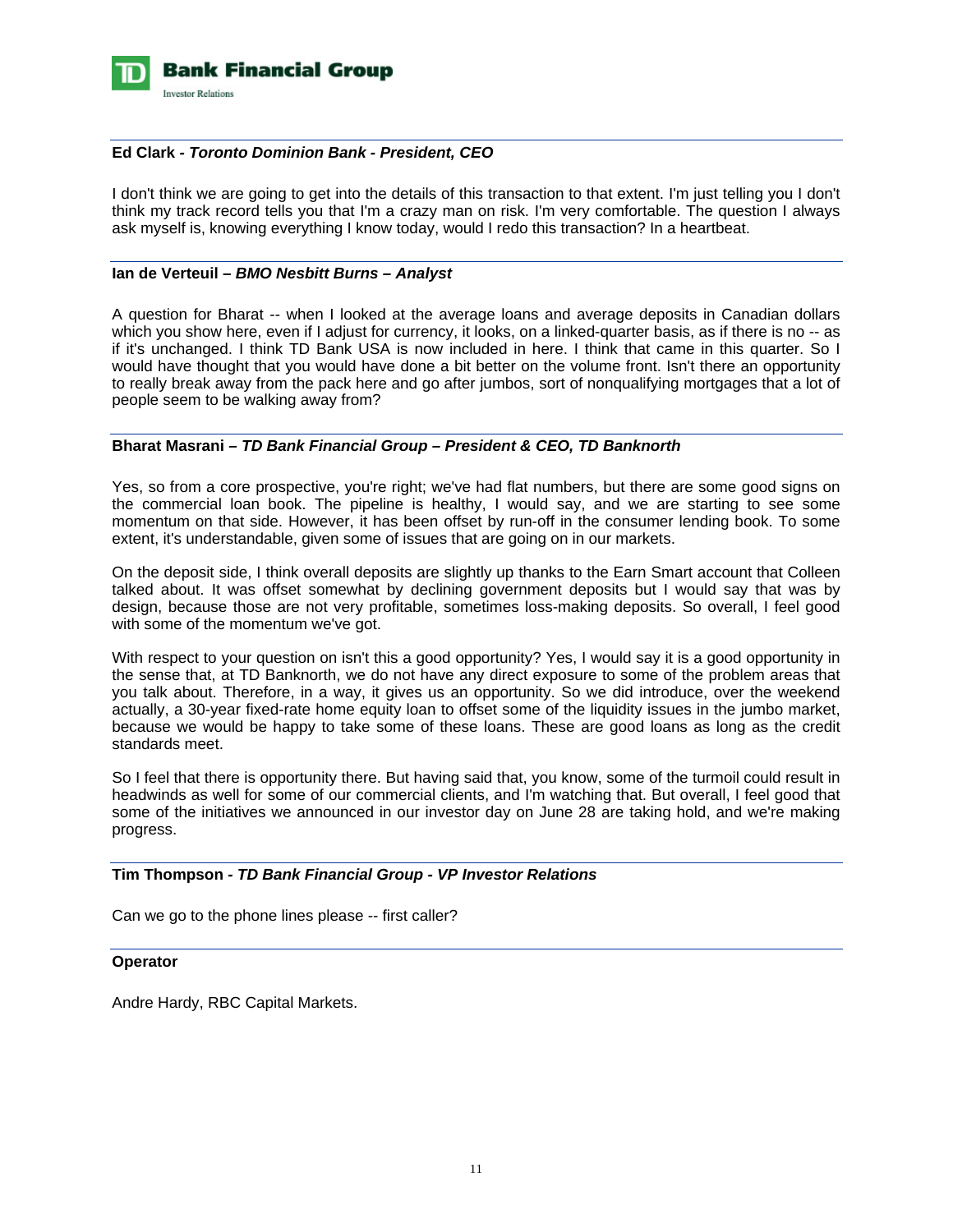

## **Andre Hardy** *- RBC Capital Markets - Analyst*

This question is probably for Colleen. We've got a narrower prime B spread. We've got rising wholesale rates. Can you talk about where that hurts margins, and also where you are able to increase margins as a result of spreads on some of your loans that are probably expanding faster on the corporate side than your funding costs are rising? I guess, net/net, what is the impact of the movements in credit spreads on your margins?

## **Colleen Johnston** *– TD Bank Financial Group - CFO*

So, Andre, we've talked about the key area for margins, which is TD Canada Trust, and we expect those margins to remain relatively stable. Obviously, we have a large retail deposit base there as rates increase. We tend to see some widening of the margins, so we expect our margins to remain relatively stable. You might see some changes related to mix; the same would be true in TD Banknorth, but you're also seeing pretty much a stabilization of those margins as well versus last quarter.

## **Andre Hardy** *- RBC Capital Markets - Analyst*

But are we going to see a hit or a benefit in wholesale bank on the corporate segment?

# **Colleen Johnston** *– TD Bank Financial Group - CFO*

No, I don't think you will; I think that will be pretty neutral.

## **Operator**

Brad Smith, Blackmont Capital.

#### **Brad Smith** *- Blackmont Capital - Analyst*

My question relates to the slide on the wholesale banking exposures. I was just wondering if you might be able to provide some detail on your non subprime CDO exposures in terms of perhaps amounts and the sectors that you're exposed to. Also, I was just interested if you can provide a little bit more detail as to what nondirect lending exposure you might have to hedge funds, because I see here you have no direct exposure. Thank you.

## **Mark Chauvin** *- TD Bank Financial Group – EVP & Chief Risk Officer*

First, the CDO exposure. I mean, given our decision to exit the structured products, we have very little - we don't really have any exposure to CDOs that would fall into the category of being difficult to value or be illiquid or have long model or tail risk.

In respect to the question on hedge fund exposures, we've always been very conservative in this area, so the only exposure we have is we will only take short-term interest rate swap or FX exposure maybe to a term up to two years. We only really do that on a collateralized basis, meaning that all of the exposure to us they pledge cash to us. We've implemented caps several years ago; we're well within those caps. They have not changed recently, and it's not really a material number.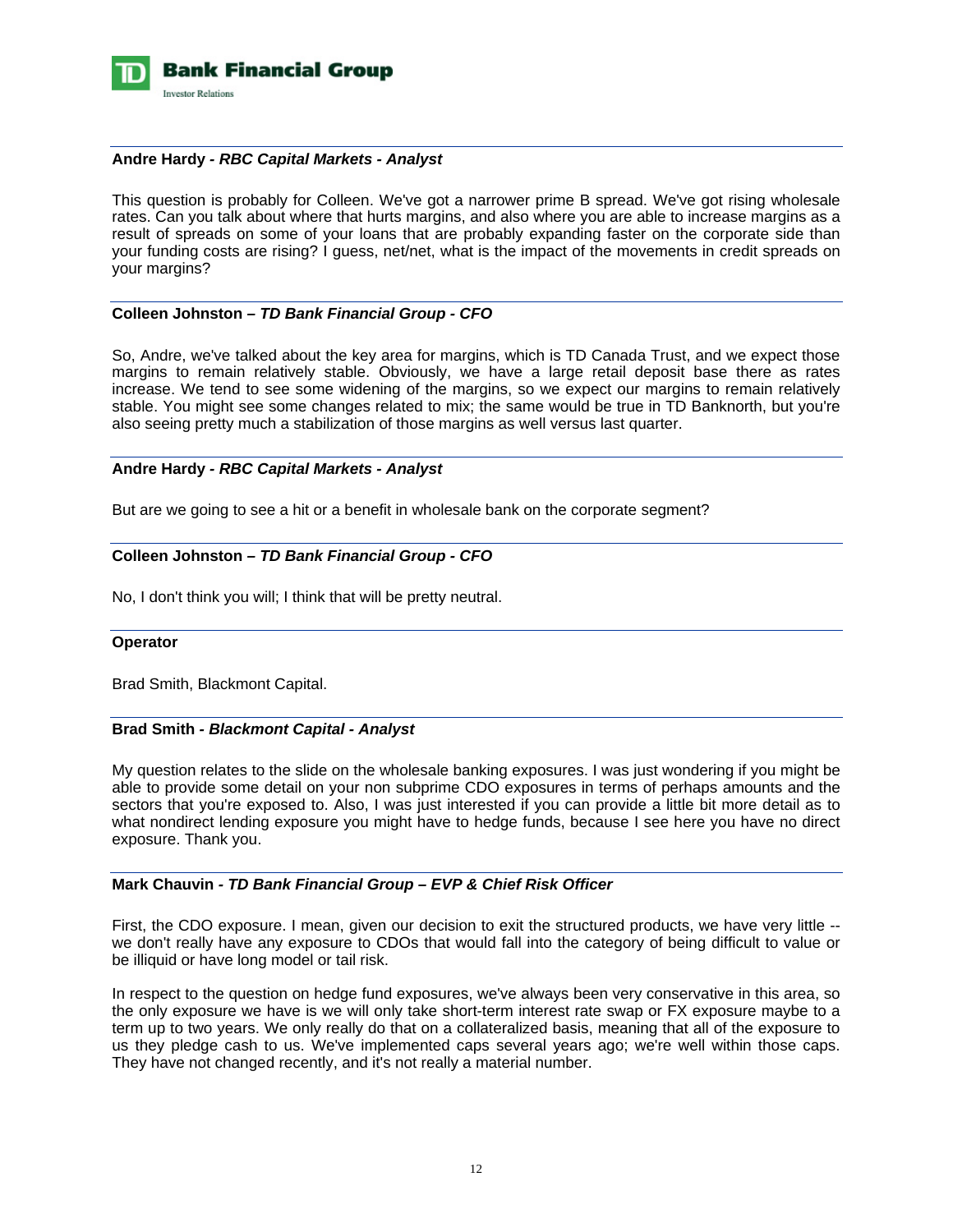

#### **Brad Smith** *- Blackmont Capital - Analyst*

Thank you. I was just wondering if you could put a dollar amount on the CDO exposures that you do have currently, just the aggregate number.

## **Mark Chauvin** *- TD Bank Financial Group – EVP & Chief Risk Officer*

No, the only really CDO exposure that we are comfortable with is that references indexes, which are very liquid in the credit-trading area. I would really prefer not to put a specific number on it.

## **Operator**

Sumit Malhotra, Merrill Lynch.

## **Sumit Malhotra** *- Merrill Lynch - Analyst*

 This question is either for Colleen or Bob probably. If I just look at the total trading number in wholesale banking, I see \$308 million. I was hoping you could give us a little more color on the loss of 87 we see in other income for the trading under the fair value option. That's larger than we've seen since the standards came in. Could you tell us if we should look at those two numbers at trading and the fair value trading number in combination?

## **Colleen Johnston** *– TD Bank Financial Group - CFO*

Yes, let me help you on that one, Sumit. So, the \$87 million is -- there's really two components of that. About three-quarters of the number relates to loans that are in our trading book, and those are fully hedged, so you would see an offset in the line in trading income. So when you're looking at tradingrelated income, about three-quarters of the fair value amount, as well as the trading income in other income, should be factored into trading-related income.

The other component part, as we referenced in the footnote, is related to insurance. That's about one quarter of the amount and you would see that as an offset to our insurance revenues also in other income. So this is really a classification issue more than anything, but you're right, it is a larger number that you've seen and I think that reflects movements certainly in the loan trading side.

#### **Sumit Malhotra** *- Merrill Lynch - Analyst*

Okay, to go along with that, would there be any -- when you mentioned loan trading, would there be any issue or any offset with higher net interest income in wholesale? Because that does seem to be a higher number even ex the trading area. Does that have anything to do with this issue?

## **Colleen Johnston** *– TD Bank Financial Group - CFO*

I think that's what's driving your model precisely -- is that, if in fact you factor in this three-quarters of the 87 and do the calculus on that, then you will come up with a number that looks more normalized versus Q2 and the prior Q3.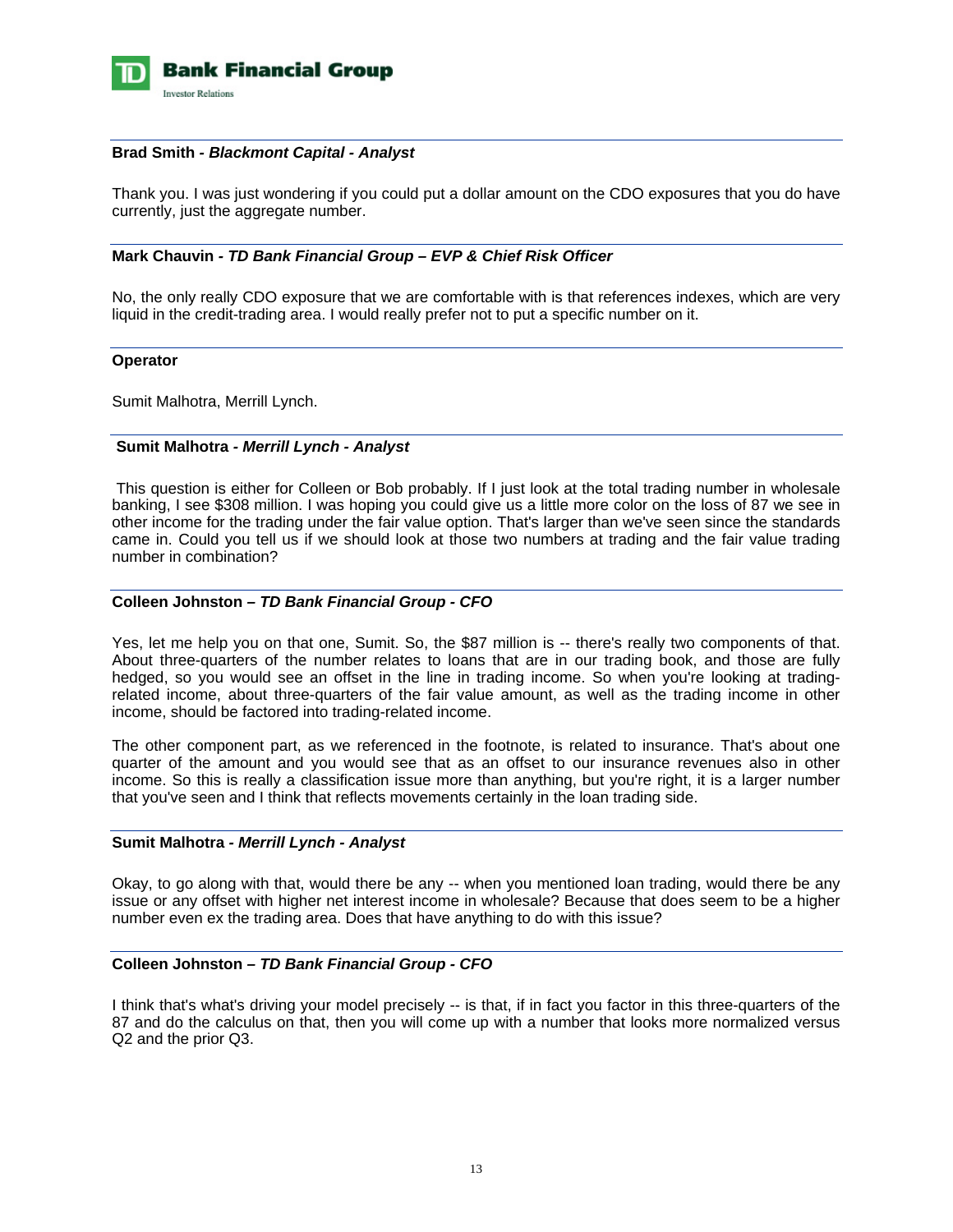

## **Operator**

Shannon Cowherd, Citigroup.

## **Shannon Cowherd** *- Citigroup - Analyst*

I realize it's not that large, but could you give some color to the magnitude as the contribution from VFC?

## **Tim Hockey** *– TD Bank Financial Group – Co-Chair, TD Canada Trust*

Sure. I would say that yes, it's not that large, but it continues to grow exactly on plan. Year-over-year, the performance is not that high. I think we indicated last quarter that because it is now built into our yearover-year run rate, what was a bump-up of over 1% revenues for example, is now built into the base. So it just continues to grow nicely, as we expected it to.

#### **Operator**

Mario Mendonca, Genuity Capital Markets.

## **Mario Mendonca** *- Genuity Capital Markets - Analyst*

A question for Ed -- in your closing remarks, you suggested that, in talking about the future, you said that retail and commercial conditions still look good despite all the turmoil; nothing is really deteriorating. Were you being specific insofar as leaving out the capital markets environment? Maybe that might be more appropriate for someone else. But what's the outlook on capital markets, specifically trading? Because that was obviously a big quarter.

## **Ed Clark** *– TD Bank Financial Group – President & CEO*

Well, why don't I give this over to Bob. I think it is notoriously difficult to predict capital markets, but I'm sure he's up to it! (LAUGHTER)

#### **Bob Dorrance** *– TD Bank Financial Group – Chairman, CEO & President, TD Securities*

I did it really well last time. I guess our view would be that, given the turbulence that's happening in the capital markets in August that, you know, it's providing both opportunities in trading and also risks in trading. So I think, until this quiets down a little bit and stabilizes, you know, I would consider it more of a headwind for the wholesale banking business. We had a quarter in Q3 where all of the major businesses did well. They weren't all at records, but when all major businesses are doing well and we're not showing any losses, credit losses and we're not -- expenses are under good control, it obviously gives you an idea of what one might make in a quarter when everything is firing on all cylinders. That really happens, so I don't think -- you know, we don't look at Q3 and say, well, that's an expectation of a run rate in wholesale banking.

What we do look at, however, is what businesses that we do have, and they are not all correlated. There is a variety of different businesses that we have in wholesale. As we enter a period where we do have a headwind, some of those that are more transactionally driven will suffer more. We do not, however, have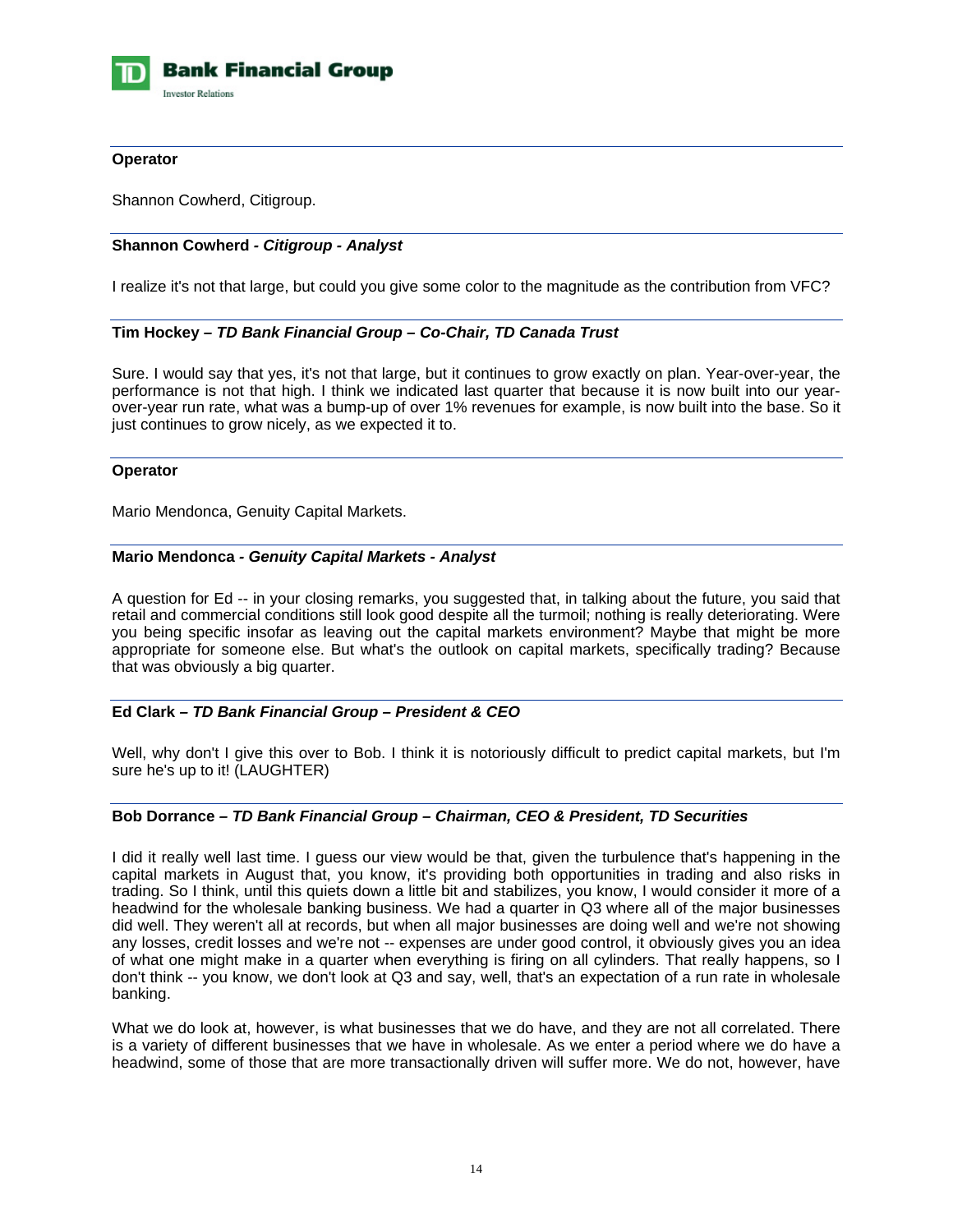

only transaction businesses, and we continue to have high expectations of the non-transaction businesses.

So you know, difficult markets means headwinds in wholesale. I like where we are, in terms of the businesses that we have. We like the risks that we have. We don't see large volatility in our business; we don't see major credit losses; we don't see major trading losses. But we do see headwinds. You know, I think as Ed alluded to, the fourth quarter -- and maybe this is why he didn't put it in. The fourth quarter for wholesale doesn't tend to be a great quarter. If you look historically at where we are, we don't see that forecast changing. As you look into '08, you know, we have good strategies, so we are focused on executing them and we will see what the earnings derived there from, but we're not looking for big volatility.

#### **Mario Mendonca** *- Genuity Capital Markets - Analyst*

Not changing the range you've historically given us for wholesale?

**Bob Dorrance** *– TD Bank Financial Group – Chairman, CEO & President, TD Securities* 

# I'm not! (LAUGHTER)

## **Mario Mendonca** *- Genuity Capital Markets - Analyst*

I can't change it for you.

## **Ed Clark** *– TD Bank Financial Group – President & CEO*

In guessing what the range is for the center, we've not been particularly good, and in guessing the numbers for Bob, we've not been particularly good.

You know, I do think that if that's -- we probably -- we will probably have notched that number up. We obviously achieved more progress in building out our core franchise business faster than we thought we were going to make, so I think it's stronger. On the other hand, I don't think there's any doubt that, this year, there's an unusually -- going to turn out to have been an unusually good year.

I think, when we look at our overall businesses, I think we start with the world that we are an 80/20 business. Since we've got 80% sitting in the retail business, that's pretty solid, constant growth potential in it.

Secondly, when we look historically at what people associate volatility in the wholesale business, it's less driven from their revenue line than it is from bad things happening to them, either on the PCL side or trading losses. We've addressed both of those issues in our business. It doesn't mean you won't have trading losses, but the big downsides were taken out. So, we do think that we will end up with a dealer that I think has to retreat, probably, what we did in 2007 but it clearly will be a solid performer because of the nature of the dealer we built.

#### **Mario Mendonca** *- Genuity Capital Markets - Analyst*

Just to be clear, the 525 to 625 you've historically given us, you don't want to move away from that right now?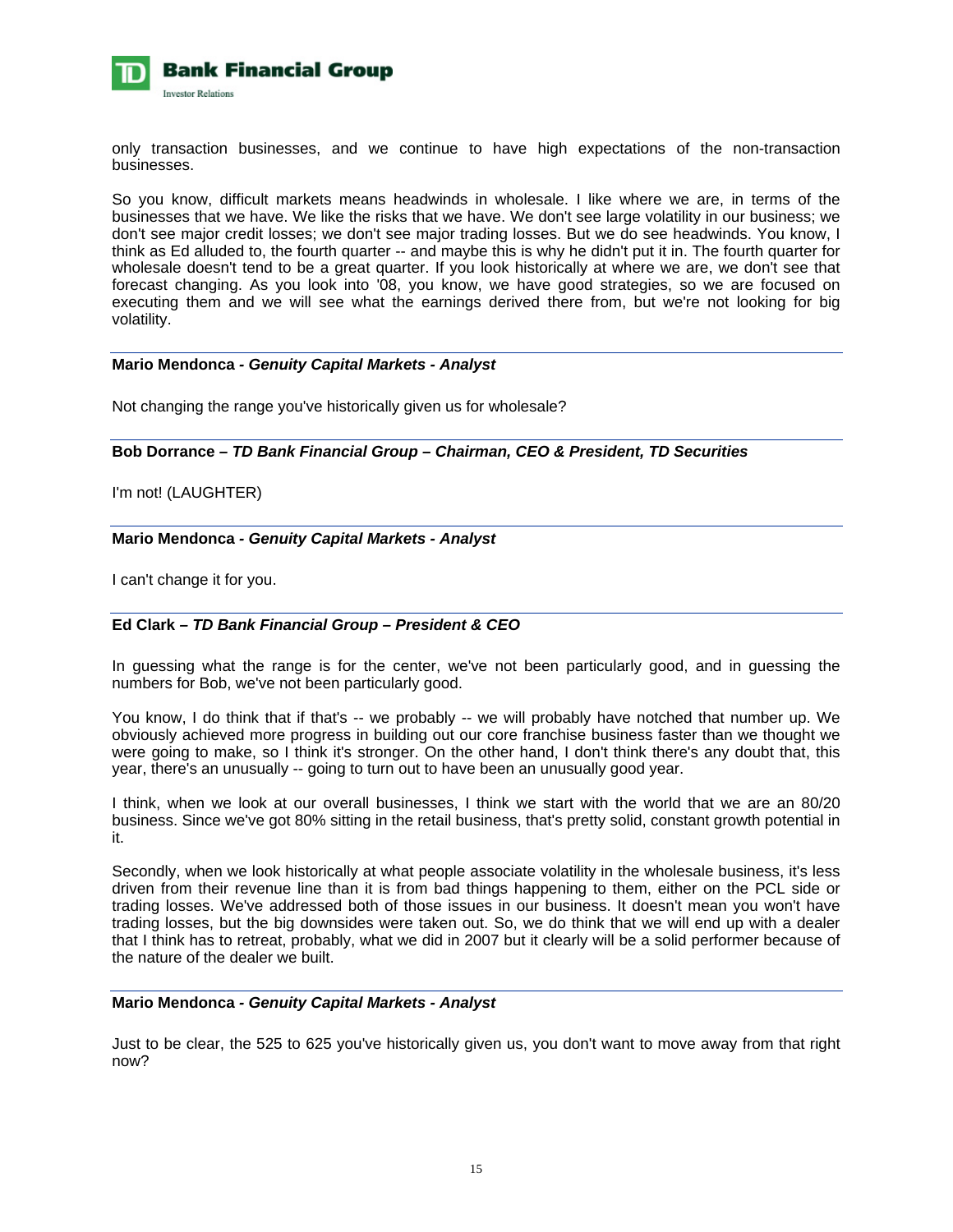

## **Ed Clark** *– TD Bank Financial Group – President & CEO*

We haven't formally moved that number up but I would admit that 525 sounds like a very low number today, given what we've been able to produce.

#### **Mario Mendonca** *- Genuity Capital Markets - Analyst*

Despite the environment?

## **Ed Clark** *– TD Bank Financial Group – President & CEO*

Yes.

#### **Operator**

John Aiken, Dundee Securities.

#### **John Aiken** *- Dundee Securities - Analyst*

Good afternoon. I know you disclosed that you didn't have any exposure to the third-party asset-backed commercial paper conduits. My understanding is that you're not very big within the bank-owned. But taking a look at the Montreal Accord, if it ends up dissolving or doesn't help the liquidity issue, is there any potential or what do you see as the risk of infection coming through in terms of some of your other domestic lending volume growth?

## **Ed Clark** *– TD Bank Financial Group – President & CEO*

 I'm not sure I fully understand the question. I think, if I could comment, I think one of the things that was a very positive outcome over the last few weeks was that the six major banks all acted together to say we have to drop certain Maginot Lines here and stop contagion. I think we ended up collectively deciding that Maginot Line was bank conduits versus non-bank conduits. There's no question you could go through and say, well, there are good people or bad things happen on bank conduits and good things happen on nonbank conduits, so it might have not been a perfect split, But I think, when you are dealing with markets, you've got to make life pretty simple. So we ended up making that simple distinction to say we were going to collectively act together to ensure that good operating of the bank conduits. I think we've done that successfully and I think that's a great outcome.

Then with respect to the nonbank conduits, as we indicate, we really had 0 earnings exposure here because we made sure that it wasn't in our system, either in our clients' accounts or in the things that we put them in. So we have no exposure.

#### **Operator**

Ohad Lederer, Veritas Investment Research.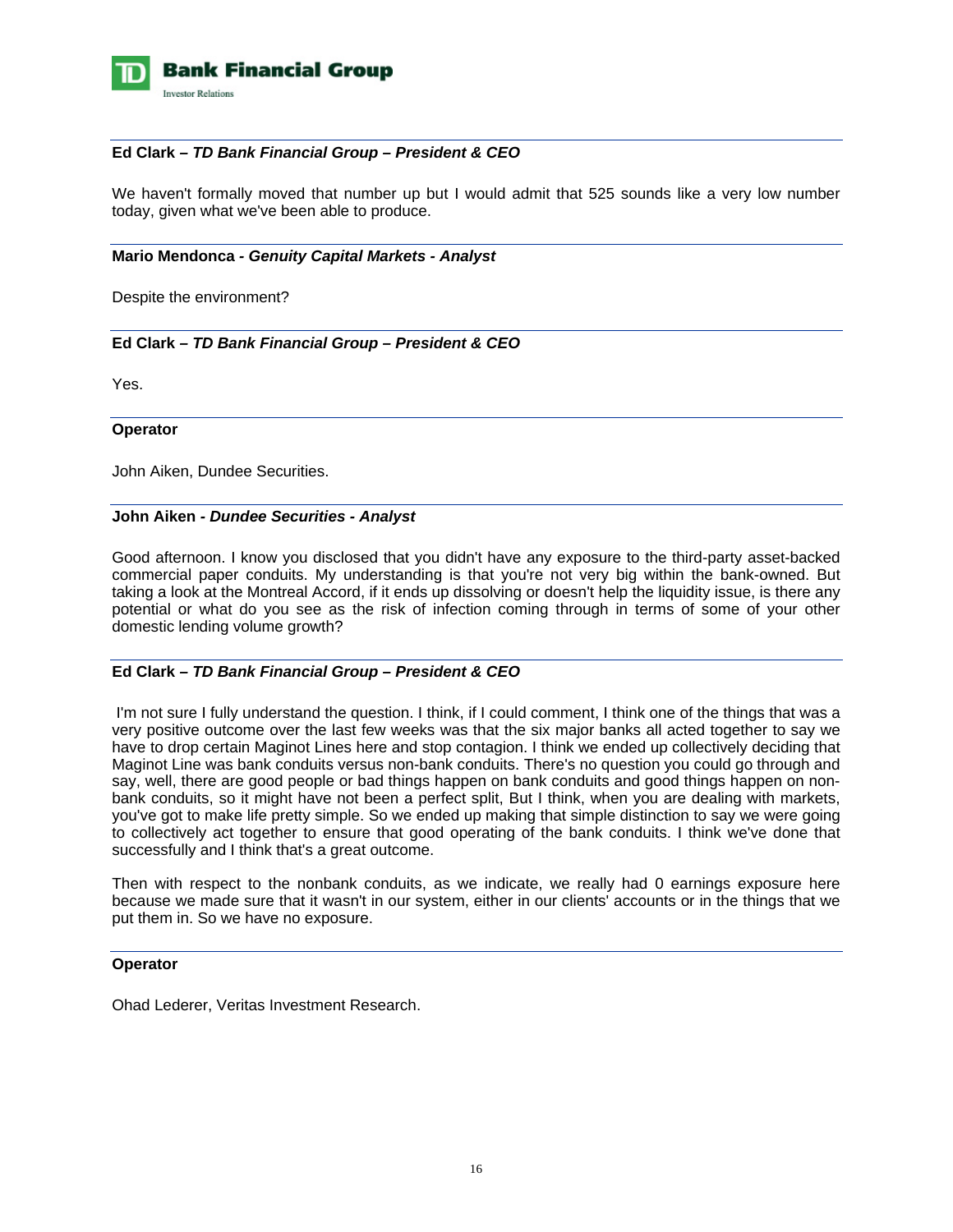

## **Ohad Lederer** *- Veritas Investment Research - Analyst*

Good afternoon. Just a question about wholesale markets -- the Bank has exited global structure products, dropped market risk over the last couple of years, and a lot of talk about not going into the sort of longer-tail types of risk. One number that does seem to really jump out is credit default swaps. The overall notional amount of the trading is up very significantly. The swaps greater than five years in term, the growth rate is even higher. I'm just wondering. I guess a general question and a specific question -- in general terms, could you talk about the risks in that business? What -- proprietary versus client, what the revenue contribution is? And then specifically, I understand a lot of non-bank ABCP conduits have been using CDS to synthetically create some of their assets. Does TD do any trading of that sort with the conduits?

## **Bob Dorrance –** *TD Bank Financial Group – Chairman, CEO & President, TD Securities*

Well, why don't I start with the trading part of the business? On our credit trading business, which is a proprietary business that we run is a relative credit trading strategy where we are trading -- well, we would be trading bonds versus a CDS, for example, on a hedge basis. So, what we look for is relative value opportunities within credit markets between asset classes, between term structure, etc. We look for options in bonds, etc., that you can monetize through the use of credit default protection. So we tend not to take directional views on credit, tend to take relative views on credit. We would use credit default swaps in terms of building relative value positions.

In terms of counterparty, I would let Mark Chauvin talk about that.

## **Mark Chauvin** *- TD Bank Financial Group – EVP & Chief Risk Officer*

I think the latter part of your question -- do we source credit default protection from the synthetic items that would be in the conduits, a third party? We do not. We have strict standards on what qualifies as acceptable CDS protection, and that would not be a class that would fall into it.

In terms of the risks within the overall credit derivative products trading book, I mean the standards that we use are to make sure that, where we do source protection from indexes, which are extremely liquid, there's clear markets and we have the ability to independently verify the valuations at all times, so we're very comfortable with what we have and what we see at a point in time. It's a large book, but the reality is that they are offsetting. I mean, there's a long and short position, and on a net basis, we keep them with what we consider to be reasonable risk-tolerance limits.

## **Tim Thompson** *– TD Bank Financial Group – VP Investor Relations*

Let's go back to the floor here. Ian?

## **Ian de Verteuil** *– BMO Nesbitt Burns – Analyst*

Bob, I know these are tough markets, but seeing your arm in a sling there, it's tougher than I thought!

#### **Bob Dorrance** *– TD Bank Financial Group – Chairman, CEO & President, TD Securities*

It happened in August! (LAUGHTER)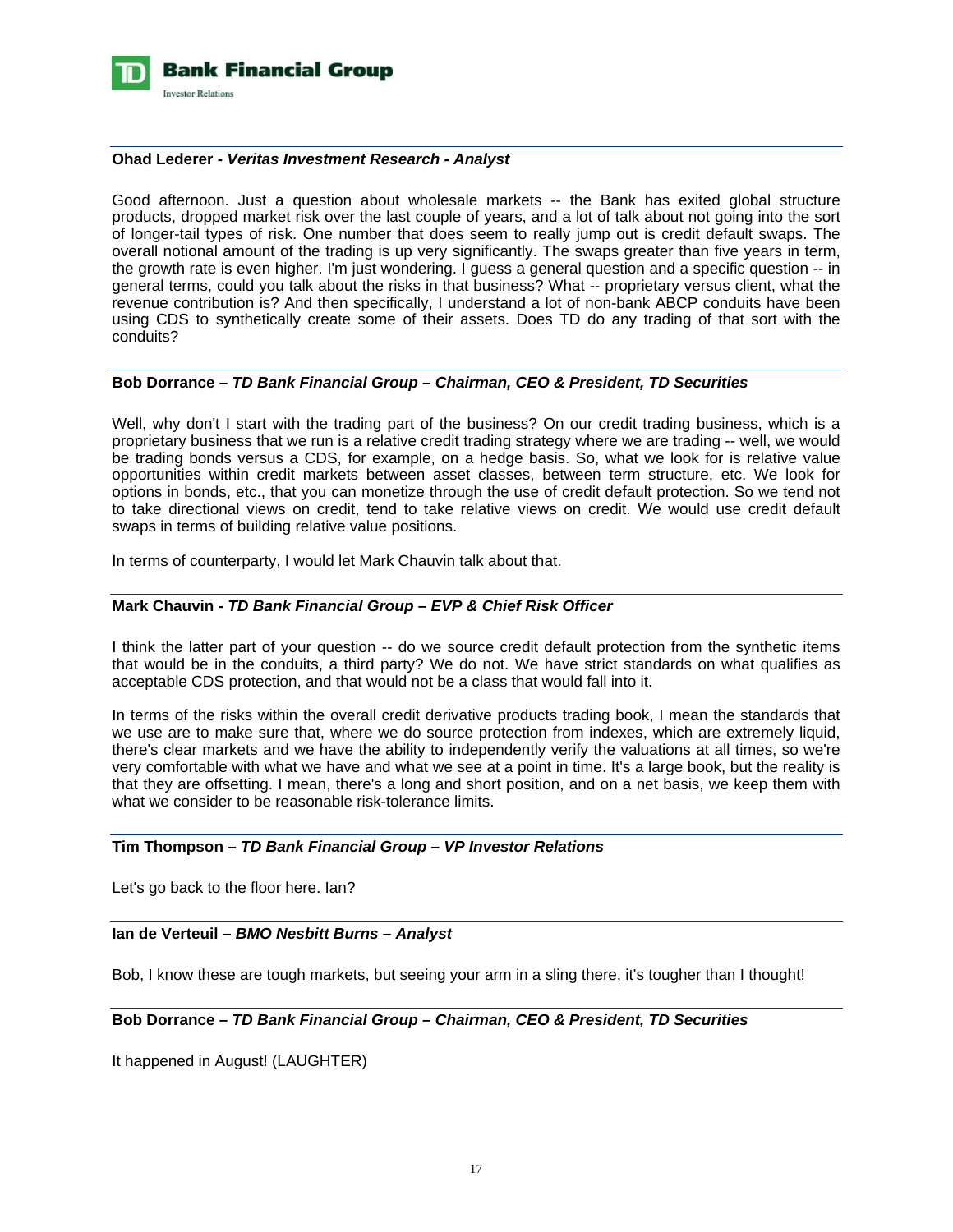

## **Ian de Verteuil** *– BMO Nesbitt Burns – Analyst*

When I look at the trading revenues, one of the things that leaps out is the TEB component. When you think about risk, the market has dealt with volatility and liquidity, but surely there is tax risk on this business. I mean, it seems to be over 50% of the revenues, even if TEB adjustment is just 161 and the total revenue is at 168. So TEB is a huge number as a percent of it. I mean, how can you make us comfortable that that's low-risk business?

#### **Bob Dorrance** *– TD Bank Financial Group – Chairman, CEO & President, TD Securities*

I think -- and Ed might speak to this as well. I think we take a very conservative view on the tax line in TDBFG overall. So I think what we look to do in is the tax strategies that we are using to -- that generate TEB revenue. We are comfortable with what we see the risks that we're taking there. I'm not the tax expert. We have a very, I think, conservative tax area in terms of the various interface that we have with tax at TD.

## **Ed Clark** *– TD Bank Financial Group – President & CEO*

I guess what I would say, to build on Bob's point, I think what you have is a consistency of culture. It's very difficult to run institutions and run inconsistent cultures. You either tend to head in one direction or go in the other. When you start going in a particular direction, I think part of the reason you are getting the results that you're getting today, part of the reason why even on off-balance sheet you don't see us running into trouble is that we all have a view, and we have a view that says we have the banking business; it's got to be one of the most spectacular businesses in the world to be in if only people would not have accidents. The performance between great companies and not-great companies is not distinguished year-to-year. What it is, is do you avoid all of the pitfalls? So I think, even in respect to tax, you would find the same conservatism built into us that we want to make sure we do nothing that would ever get us into any trouble.

## **Tim Thompson** *– TD Bank Financial Group – VP Investor Relations*

Jim?

#### **Jim Bantis –** *Credit Suisse First Boston – Analyst*

Yesterday, we saw that Bank of America kind of stepped in to provide some support to Countrywide, and I know the Banknorth model near term is more of an organic one. But when you see these difficult times - and perhaps they are more than a headwind -- but if you see a competitor in the local marketplace that's under distress, is this an opportunity for the Bank to take advantage of those situations?

#### **Ed Clark** *– TD Bank Financial Group – President & CEO*

I think, obviously, we've watched this closely. There actually have been a couple of sales of small banks in our footprint that we might have gone on. We didn't see a price reduction in them that we thought corresponded to what's going on here. So as I said in previous meetings, we wanted Banknorth to focus on organic and get its game plan down. My nightmare scenario is that something comes along that's strategic that I really can't miss and it comes out of the price that I'm prepared to pay. And so far, that hasn't happened, but obviously that dilemma could still arise in these circumstances. But we did pass on a couple of deals.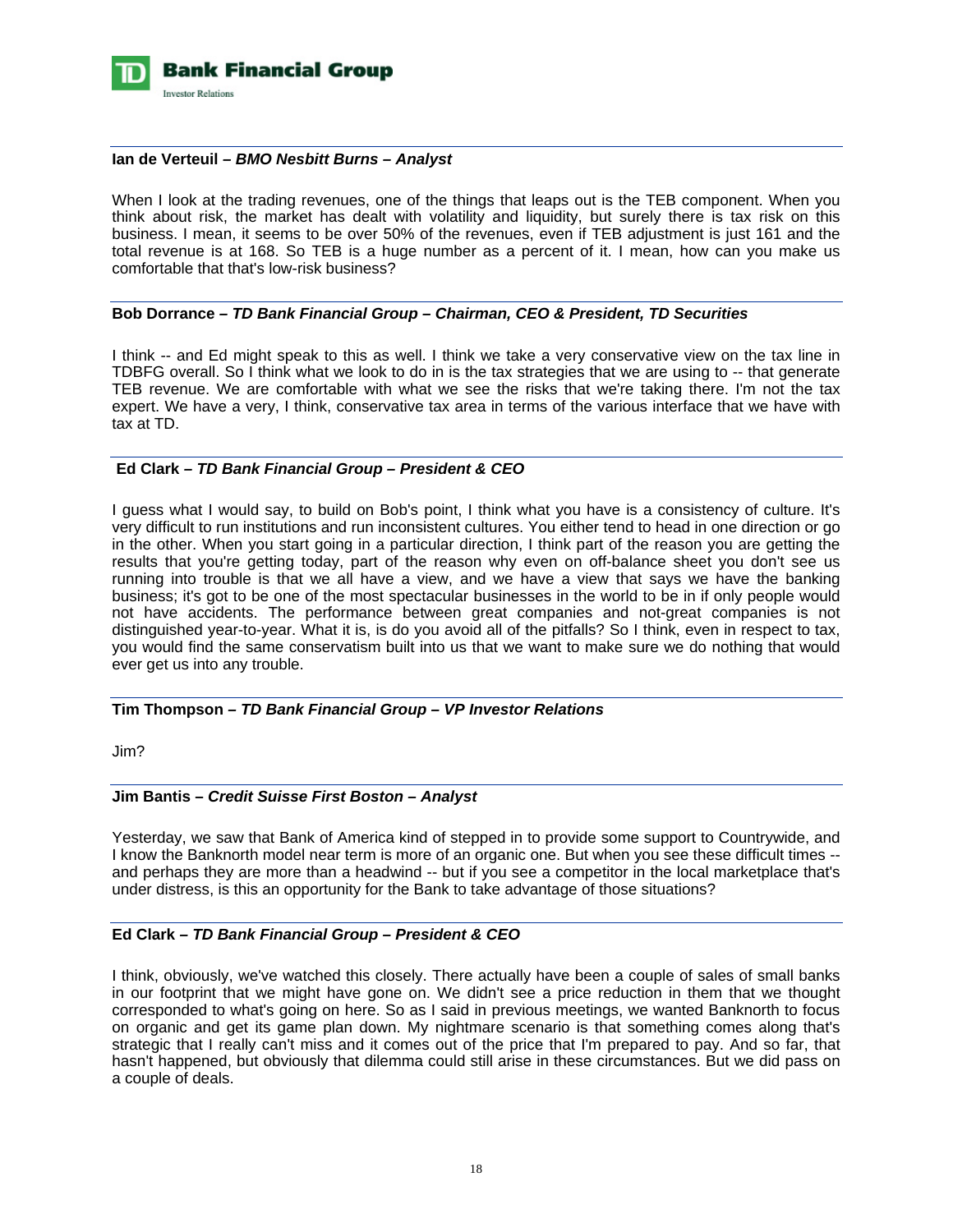

## **Jim Bantis –** *Credit Suisse First Boston – Analyst*

Okay, thank you.

**Tim Thompson** *– TD Bank Financial Group – VP Investor Relations* 

Michael?

## **Michael Goldberg –** *Desjardins Securities – Analyst*

TD Canada Trust or Canadian personal and commercial net interest revenue was 1388 this quarter. You know, it's up significantly from the second quarter, which is a short quarter. If I adjust for the number of days in the second quarter, it's up about 4.6%. If we look at the margin increase -- 2 basis points -- that would account for about 0.6% growth. So, I'm wondering where the other 4% came from. I noticed that you commented that mortgage breakage fees or revenue contributed to higher net interest revenue. How much was that? How much did that account for the increase? What else contribute to the increase in the quarter?

# **Tim Hockey –** *TD Bank Financial Group – Co-Chair, TD Canada Trust*

So Michael, we're not going to disclose individual items, but mortgage breakage was an uptick due to what is a great underlying trend, which is that the actual real estate-secured lending market is quite strong and robust. Whenever that happens, more customers look to refinance.

I'm just looking at the breakdown. It's slightly different but of course, it's numbers that you might have calculated, but the base volume growth sequentially, linked-quarters, accounts for a couple of points of our overall 5.8% growth. It's pretty broad-based. I'm just looking at the various pieces that I look at, sales and service fees, home and auto insurance, days impact. So there's a number of positive ones that all add up to that 5.8. So it's pretty broad-based. We're quite comfortable with it.

## **Michael Goldberg –** *Desjardins Securities – Analyst*

Was the mortgage breakage -- was that the biggest component?

## **Tim Hockey –** *TD Bank Financial Group – Co-Chair, TD Canada Trust*

The mortgage breakage was -- no, not the biggest point.

## **Tim Thompson** *– TD Bank Financial Group – VP Investor Relations*

Callers, please, on the line, the next one?

#### **Operator**

Darko Mihelic, CIBC World Markets.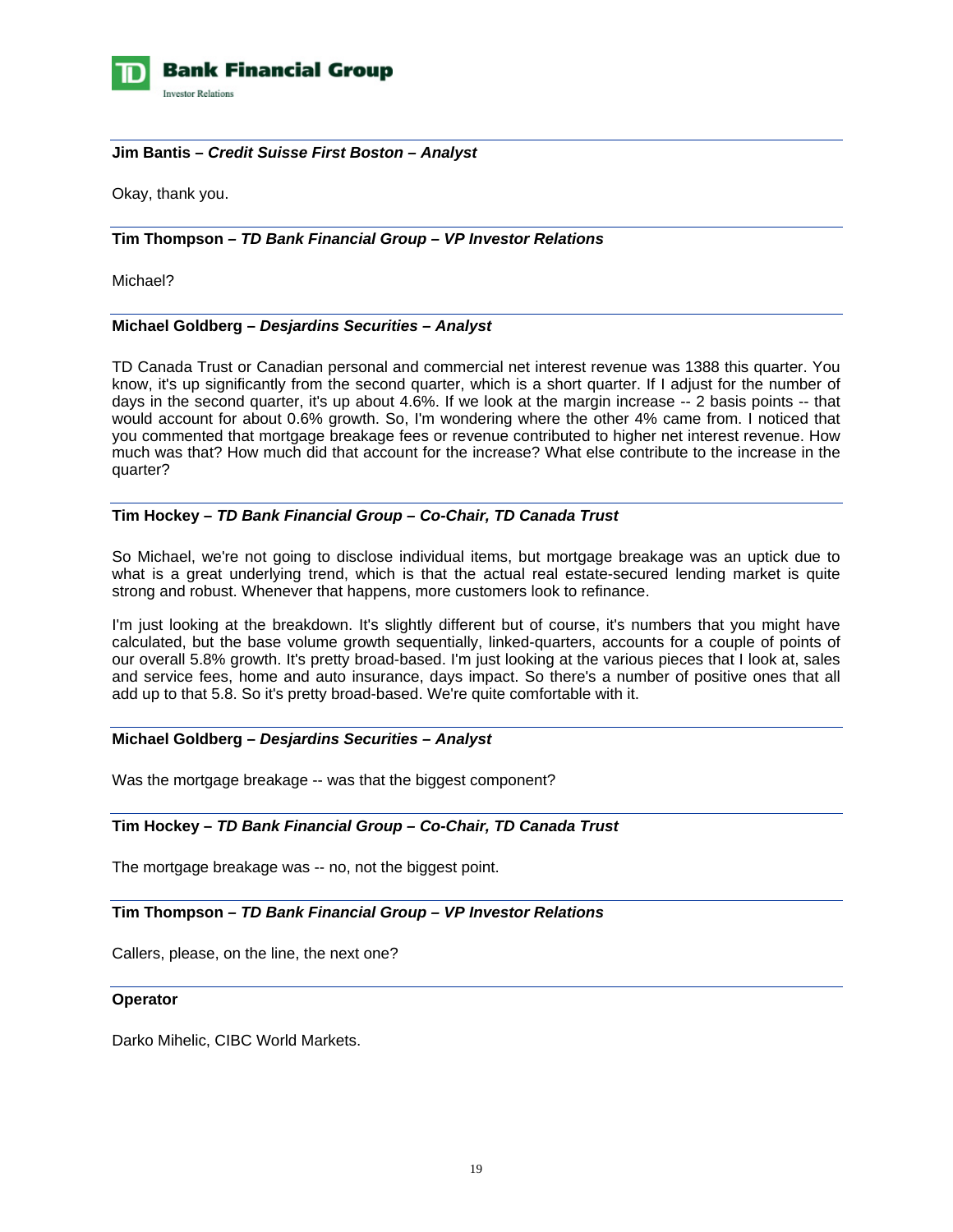

#### **Darko Mihelic** *- CIBC World Markets - Analyst*

My question is for Bob. I will squeeze two in here. Bob, have you lowered trading risk limits? Secondly, being this far into August, what can you tell us about your revenue so far?

#### **Bob Dorrance** *– TD Bank Financial Group – Chairman, CEO & President, TD Securities*

No, we have not changed our trading risk limits. I mean obviously, we haven't changed our limits. I think different desks would respond to lower levels of liquidity in the marketplace by just adopting less risk where that's suitable. I don't think I want to get into commenting about monthly progress in trading.

## **Tim Thompson** *– TD Bank Financial Group – VP Investor Relations*

We'll take one last question from the lines, please.

#### **Operator**

Andre Hardy, RBC Capital Markets.

## **Andre Hardy** *- RBC Capital Markets - Analyst*

One for Tim Hockey. Tim, as you retool the credit scoring on the unsecured lending machine or whatever you call it, you know, you had some vintages that had higher losses than you thought. Do you have indications that the retooling is working, in terms of bringing those losses down?

## **Tim Hockey –** *TD Bank Financial Group – Co-Chair, TD Canada Trust*

Yes, there was a slight uptick, as you know, in the actual growth amount. One way to think about that in PCLs this last quarter is a little over half of the growth in the PCL number was actually due to growth in the underlying book. A couple was the remaining operational issues that we had talked about, so those are being fixed, and about one, I would say, of that 8 growth quarter-over-quarter was due to the credit quality issues we talked about.

The tools that we've now put in place, we've now started to implement a series of quick fixes and then there's a series of call it longer-term fixes that will be implemented. We have quite a strong degree of faith that the actual tool itself and the precision of the changes will be effective, but the issue of course will be that it will take some time, as in 6 to 18 months, to actually verify 100% that it had the desired effect. But we're quite confident that these changes will start proving themselves out.

## **Tim Thompson** *– TD Bank Financial Group – VP Investor Relations*

Before ending the call, I will ask Ed to make some concluding remarks.

#### **Ed Clark** *– TD Bank Financial Group – President & CEO*

Well, the first thing I want to say is that I have very limited opportunities to take money off my management team on a golf course, as you will understand, but you can always suck them in. They